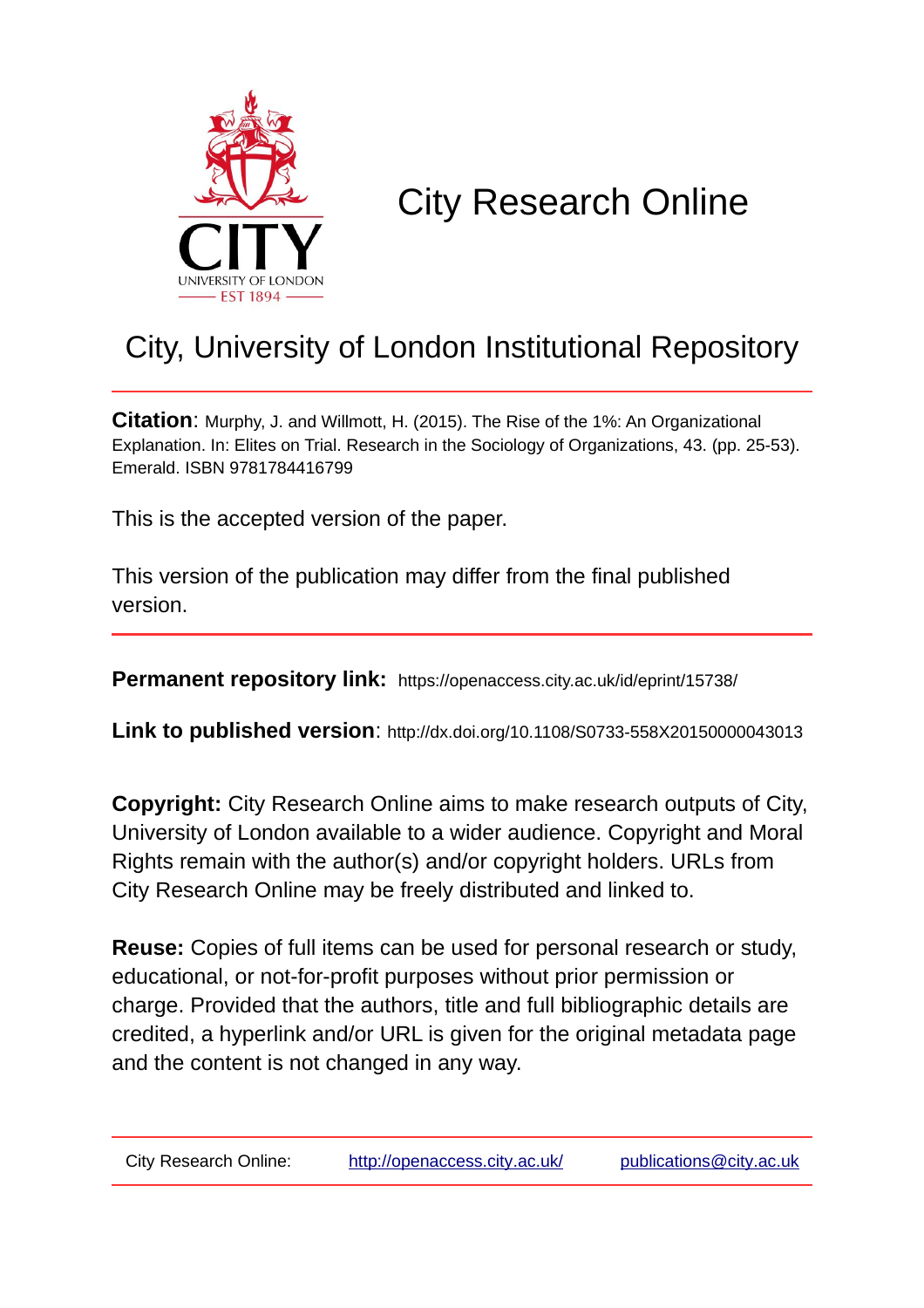| $\mathfrak{Z}$ | THE RISE OF THE 1%: AN                                                                                                                                  |
|----------------|---------------------------------------------------------------------------------------------------------------------------------------------------------|
| 5              | ORGANIZATIONAL EXPLANATION                                                                                                                              |
| $\overline{7}$ |                                                                                                                                                         |
| 9              | Jonathan Murphy and Hugh Willmott                                                                                                                       |
| 11             |                                                                                                                                                         |
| 13             | <b>ABSTRACT</b>                                                                                                                                         |
| 15             | The paper adopts an organizational perspective to explore the conditions<br>of possibility of the recent re-emergence of overt class-based discourse on |
| 17             | one hand, epitomized by the 'We are the 99%' movement, and the rise on<br>the other hand of a populist, nativist and sometimes overtly fascist right.   |
| 19             | It is argued that these phenomena, reflecting the increasingly crisis-prone<br>character of global capitalism, the growing gap between rich and poor    |
| 21             | and a generalized sense of insecurity, are rooted in the dismantling of<br>socially embedded organizations through processes often described as         |
| 23             | 'financialization', driven by the taken-for-granted dominance of neolib-<br>eral ideology. The paper explores the rise to dominance of the neoliberal   |
| 25             | 'thought style' and its inherent logic in underpinning the dismantling and<br>restructuring of capitalist organization. Its focus is upon transnational |
| 27             | value chain capitalism which has rebalanced power relations in favour of<br>a small elite who is able to operate and realize wealth in ways that defy   |
| 29             | and often succeed in escaping the regulation of nation states.                                                                                          |
| 31             | Keywords: Inequality; insecurity; financialization; transnational value<br>chain capitalism                                                             |
| 33             |                                                                                                                                                         |
| 35             |                                                                                                                                                         |
| $\sim$         | <b>Elites on Trial</b><br>Research in the Sociology of Organizations, Volume 43, 25–54                                                                  |

Research in the Sociology of Organizations, Volume 43, 25–54<br>Copyright © 2015 by Emerald Group Publishing Limited All rights of reproduction in any form reserved 37

ISSN: 0733-558X/doi:10.1108/S0733-558X20150000043013 39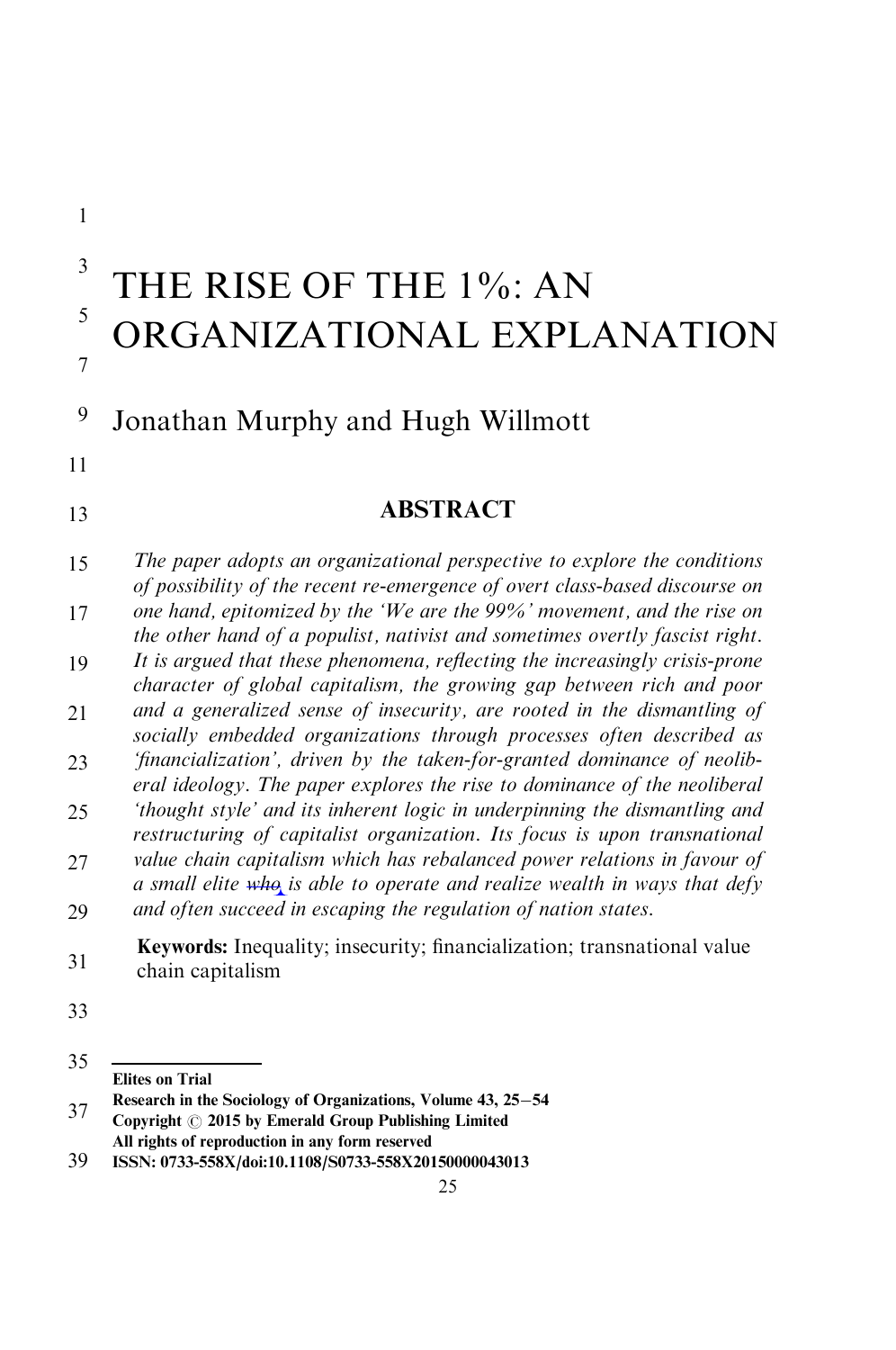#### INTRODUCTION

This paper adopts an organizational perspective to address the reemergence of overt class antagonisms. It is argued that corporate restructuring is central to the ascendency of the neoliberal model of capitalism and in turn to the destabilization of social order in the advanced capitalist 3 5

- countries. Social relations of production sedimented within relatively stable organizational systems are being supplanted by webs of contractual 7
- networks, in which economic relationships  $-$  and network membership  $$ can be more rapidly reconfigured to reduce costs and circumvent subaltern 9

resistance. The rise of networked economic processes has consolidated and strengthened the position of elites (the 1%), reflected in a dramatic widen-11

- ing of the gap in income, wealth and power between the 1% and the 99%. This has caused class differentials to sharpen, leading to rising dissatisfac-13
- tion and diverse forms of resistance on the part of the 99%, ranging from leftist popular movements to rapidly growing nativist and neofascist parties. 15 17

There has been inadequate attention within organization scholarship to the relationships between the new organization of capitalism, and class and

- power relationships. The primary focus in mainstream organization studies 19 21
- is on mechanisms for mobilizing networks to increase profits, although much work within the field of critical organization studies has taken a cul-
- tural turn, in which considerations of power and identity are decoupled from political economy. However, an important contribution to under-23
- standing the dynamics of class and class conflict in neoliberal capitalism can be made by critical organization studies through reconnecting with 25
- issues of perennial concern to critical social science. Specifically, this paper considers the wider sociological implications of restructuring of corpora-27
- tions around short-term contractual networks. Our analysis underlines that organizations are intensely politico-economic arenas of action, and that the 29
- development of new, networked corporate forms is central to the evolution and also to the problematic reproduction of class domination in contem-31
- porary capitalism. 33

This paper begins by tracing the renewed attention to economic inequality that has accompanied the extended international economic crisis. It briefly explores the outcome of the post-organizational economy in terms 35

- of growing inequality and particularly the accelerating enrichment of a small elite. It then goes on to examine how wealth is produced and accumu-37
- lated within capitalism and the role of corporations in that process. It 39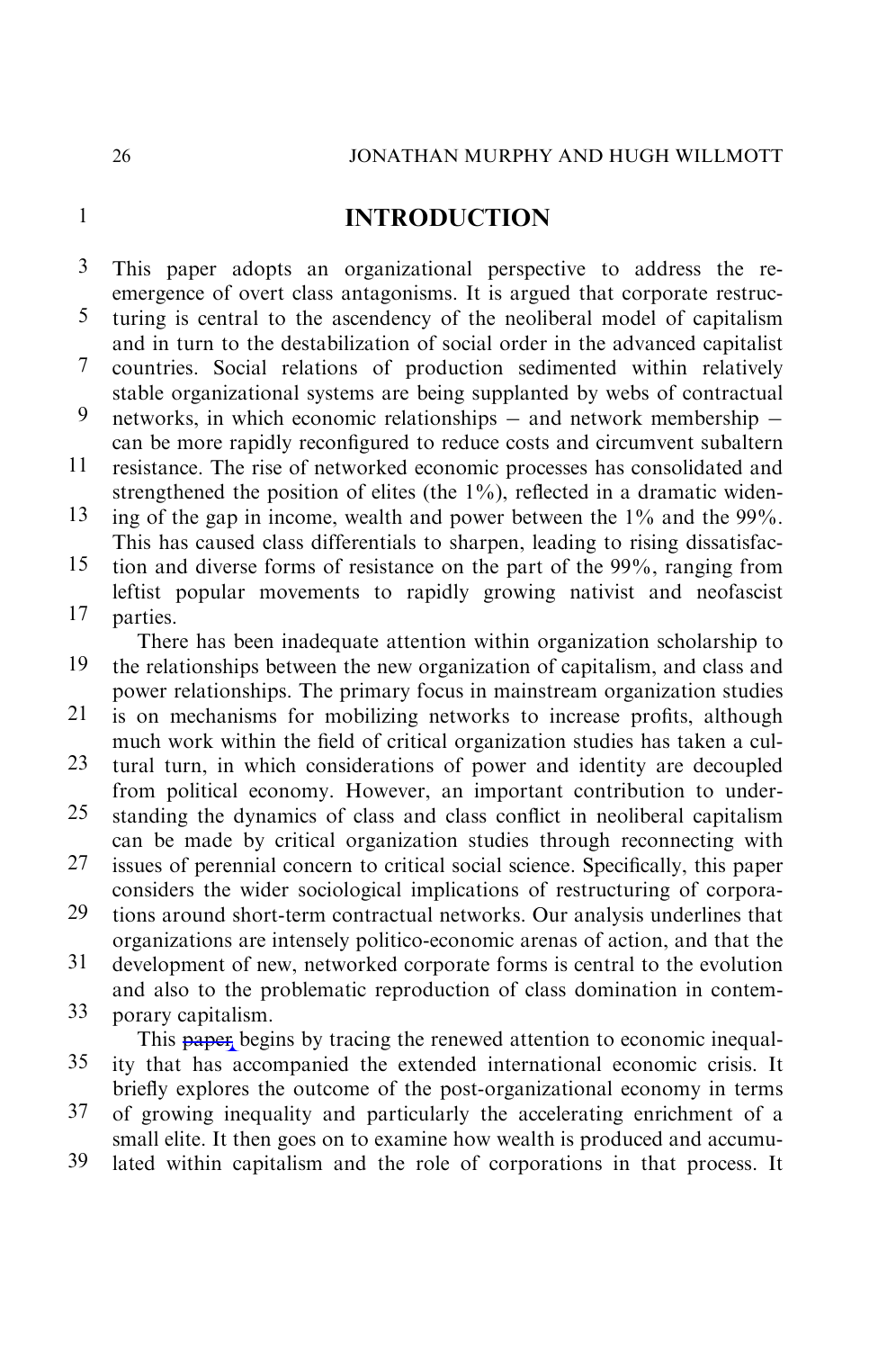- discusses recent changes in the organizing of economic activity and particularly the dismantling of the 'traditional' capitalist corporation and its repla-1
- cement by the value chain/'nexus of contracts' approach, underpinned by the rise of a newly aggressive finance capitalism. In exploring the conditions 3
- of possibility for these changes, it traces the restructuring of economic relationships to the rise of neoliberalism, a creed that has become the dominant 5
- political economic thought style (Fleck, 1979) through its assiduous formation and development of an alliance between anti-socialist intellectuals and 7
- influential representatives of business interests. After outlining some of the key nodal points in economic organization that has been fashioned and 9
- captured by proponents of neoliberalism, it shows how an erosion of terms and conditions of employment has underpinned enhanced elite value 11
- extraction. The paper goes on to discuss how the expansion of socially disembedded, value chain capitalism has been facilitated by such mechanisms 13
- as transfer pricing and the mobilization of unpaid labour in the creation and branding of products. The paper concludes by summarizing the argu-15
- ment that the neoliberal project to reorganize capitalism by disembedding and dismantling organizations has reversed the immediate post-War trend 17
- of declining inequality, shifting power as well as wealth away from the '99%' and towards the '1%', destabilizing the international economy and 19
- precipitating the global economic crisis and provoking re-emergent class antagonisms on the one hand and the scapegoating of vulnerable groups 21
- such as immigrants and visible minorities on the other. 23
- 25

Economic Crisis, Growing Inequality and the Re-Emergence of Class Conflict 27

The international economic crisis that began unfolding overtly in 2007 shows little sign of ending. The overall financial infrastructure of capitalism has been saved, or reprieved, through state bailouts financed through the 29

- subsequent imposition of major cutbacks in the social safety net and in state services in numerous countries, most harshly in the European periph-31
- ery, as countries seek to repay international stabilization loans and respond to cutback-induced recession. Rather perversely, rather than tempering 33
- neoliberal policies, the crisis has invited their reaffirmation, resulting in a deepening and hastening of privatization and deregulation as well as a 35
- vicious circle of more punitive austerity measures in order to stabilize borrowing costs. By May 2012, 12 European economies were officially in reces-37
- sion (Rooney, 2012), and the Eurozone as a whole remained in recession through 2013. 39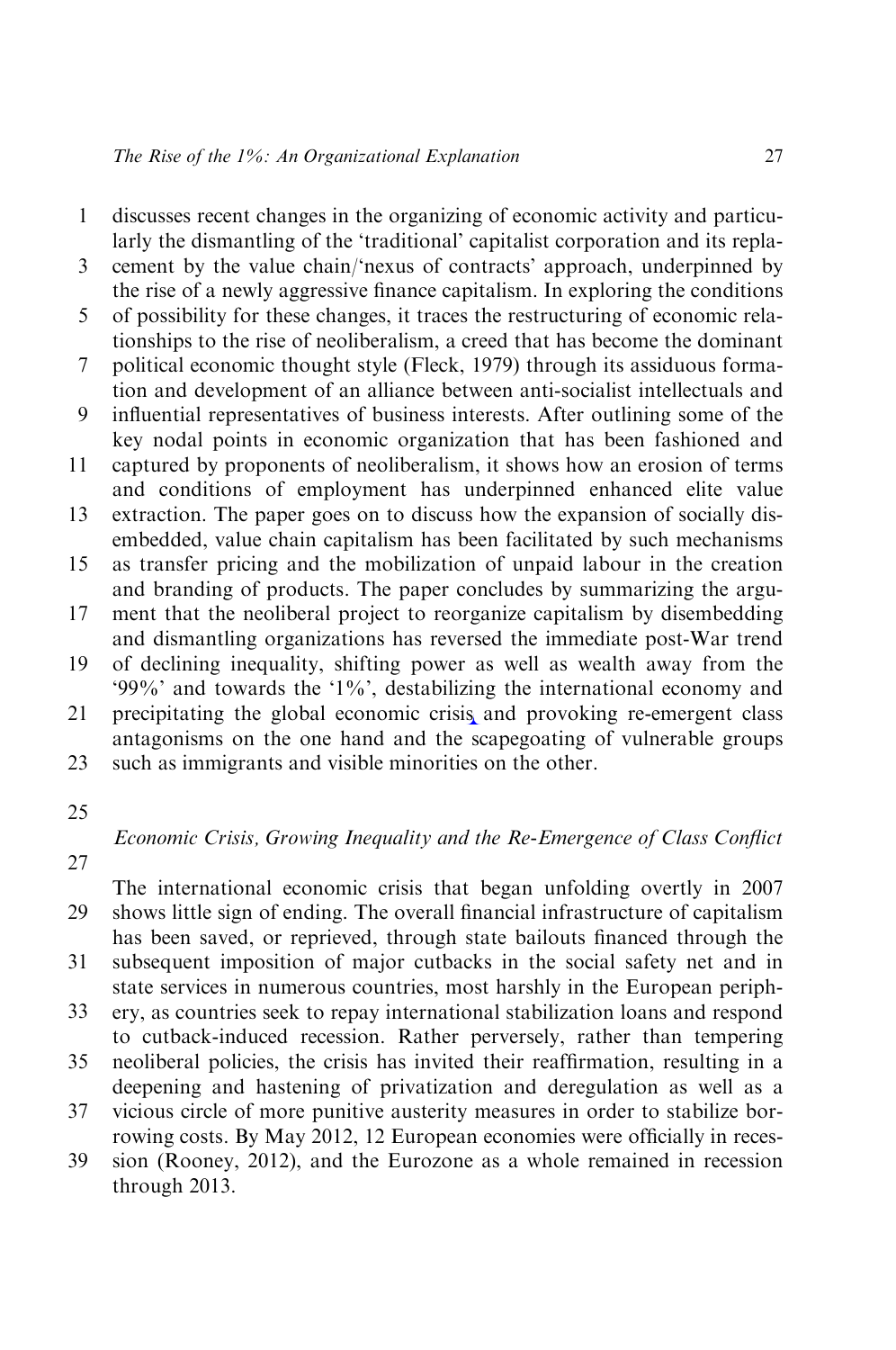In this context, for the first time in a generation, radical public discourses have re-emerged. At first, these were often articulated through a familiar leftist discourse that challenged capitalism and its class inequalities. Then, in the latter months of 2011, more populist, elite-inflected slogans proclaiming that 'we are the 99%' were adopted in protests and occupations that spread rapidly around the globe. The self-serving '1%' wase held responsible for causing the crisis and then forcing the '99%' to 1 3 5 7

shoulder the burden of austerity. Meanwhile, the '1%' remained at liberty to enjoy a gilded existence, assisted by the (captured) capitalist state's dila-9

tory efforts to rein in untrammelled tax evasion and avoidance.

On the European periphery, Greece, for example, has faced the brunt of the neoliberal EU 'recovery plan', having been allowed to join the 11

Eurozone and subsequently encouraged to ratchet up its debts in a reckless and possibly illegal manner, for which investment banks and advisors were 13

very well rewarded. As we write (2014), Greece is widely reported to be in a state of social breakdown, with one citizen appealing to the International 15

Criminal Court to intervene in what she describes as a genocide of the population mandated by 'the bond markets' and implemented by an une-17

lected 'technocratic' government imposed on the country by the EU/IMF  $(Salemi, 2011)<sup>1</sup>$ . Across Europe, public responses to the pursuit and enfor-19

cement of neoliberal policies has centred on the differential treatment of the 1% and the 99%, as was the case with the British government's 2012 21

budget which reduced taxes for the top 1% while cutting senior citizens' tax allowances and imposing VAT on cheap hot food mainly consumed by 23

working class Britons (Midgely, 2012). Activist groups' campaigns have  $\triangle$ focused particularly on examples of tax-avoiding corporate elite 'stars' such 25

as Topshop's Sir Philip Green who was enlisted by the UK Conservative-Liberal coalition to advise on cutting government expenditures despite hav-27

ing notoriously deprived the state coffers of substantial revenues through aggressive 'tax efficiency' manoeuvres (Straw, 2010). Despite UK govern-29

ment claims of economic recovery, between 2013 and 2014 food bank usage in that country rose to record levels (Eaton, 2014). 31

In a sequence redolent of the 1930s, a second phase of citizen resistance has combined the same rejection of elite-imposed market globalization with 33

a nativist and even fascist scapegoating of transnational migrants who, as a consequence, have become doubly victims; first, they have been forced to 35

move from their homelands in search of economic survival, and then they are accused of being feckless welfare cheats, petty criminals and even jiha-37

dists (Rooduijn, 2014). European elections of 2014 resulted in breakthroughs for political movements of both far right and far left, ranging 39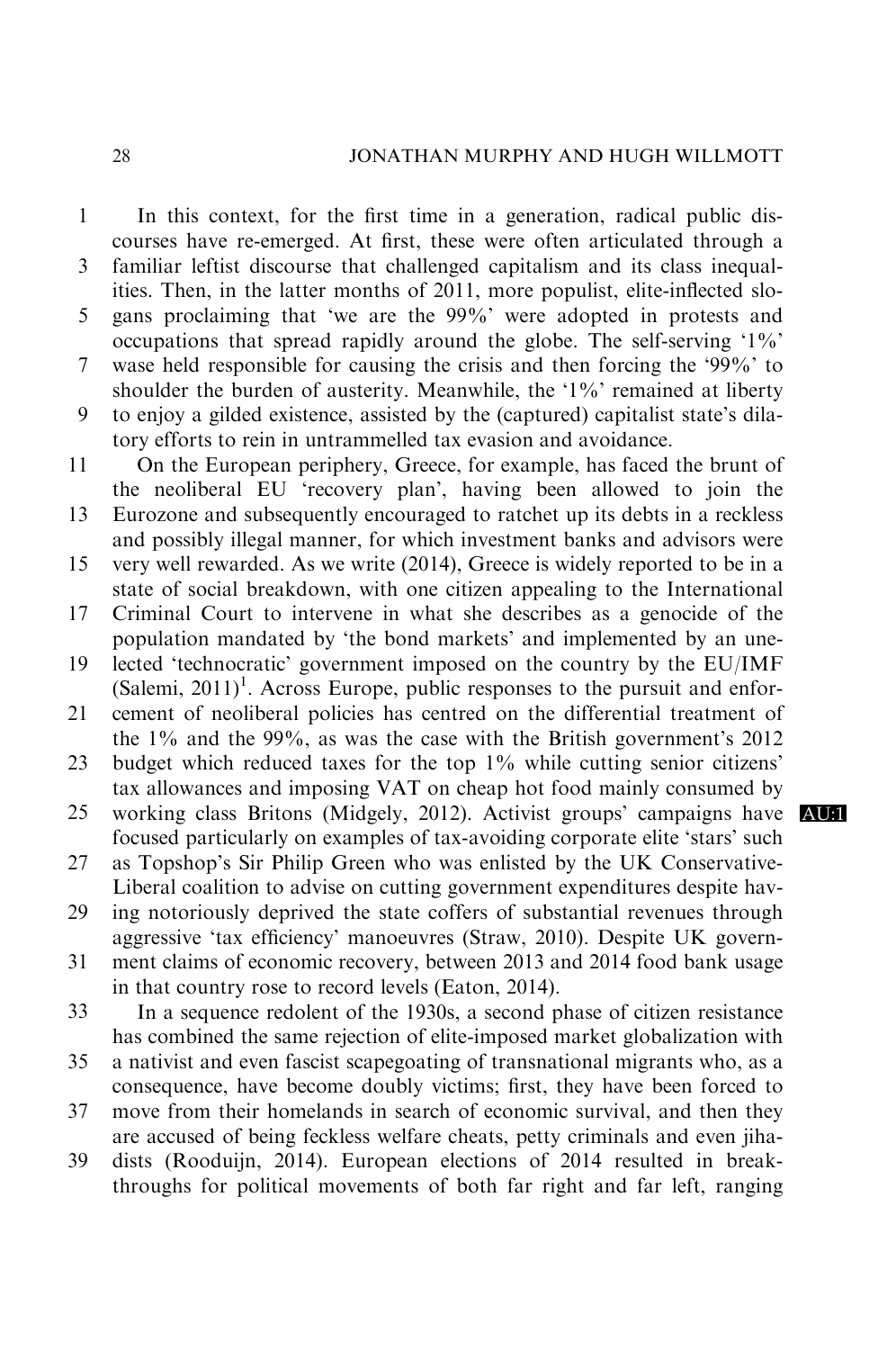- from the overtly neo-Nazi Golden Dawn in Greece, to the first place finish of the 'reformed' Holocaust deniers of the French Front National, to the 1
- emergence on the Left of Spain's 'indignados' from street movement to electoral force (Leonard, 2014). 3
- Globally, there is a plethora of official data consistently supporting the 'We are the 99%' hypothesis of growing inequality. In the United States, 5
- the Congressional Budget Office, examining income trends for the top 1%, found that in 1980 they earned 9.1% of all income, while by 2006 this had 7
- risen to 18.8% of total earned income (CBO, 2009). Paul Krugman notes that 'Between 1979 and 2005 the inflation-adjusted, after-tax income of 9
- Americans in the middle of the income distribution rose 21 percent. The equivalent number for the richest 0.1 percent rose 400 percent' (Krugman, 11
- 2011). Similar trends exist in terms of accrued wealth; in 2010 the United States top one percent owned 40% of all wealth, up from 33% in 1985 13

(Wolff, 2010). 15

17

In the United Kingdom, the Gini coefficient of inequality  $-$  a measure comparing incomes at the top of the income distribution with those at the

- bottom  $-$  increased from 26 to 40 in the decade to 2009 (Monbiot, 2011). The income share taken by the top 1% doubled to 14.3% between 1970 19
- and 2005 (OECD, 2011). Sikka (2012) reports that while the bottom half of employees earned 16% of GDP in 1977, this had declined to 10% by 2010, while in the same period the top 10% of earners had increased their share 21
- (including bonuses) from 10% to 16%; there had been a direct transfer of income share from the bottom to the top of the class ladder. The OECD 23
- also noted that during the past generation the United Kingdom has enjoyed progressively less social mobility and that the social benefits and 25
- tax systems have become less effective in redistributing income, not least because in the 30 years between 1981 and 1982 and 2011 and 2012, UK tax 27
- revenues as a proportion of GDP declined from 45.5% to 37.8%, reducing the state's ambitions and capacity to deliver equal opportunity (Sikka, 29
- 2012). 31
- This phenomenon of a growing gap between elite and average salaries has also occurred within mainstream corporate life. CEO salaries have risen 10 times as fast as those of the workforce as a whole (Hayes & Schaefer, 33
- 2009), with in-company ratios of between 250 and 500 times average employee salary not uncommon (Faleye, Reis, & Venkateswaran, 2010). A 35
- survey of USA CEO salaries found that average CEO compensation rose by 27% in 2009 (the latest period for which data are available) outstripping 37
- share price increases by 10%, bringing into doubt the legitimating argument that elite salaries are tied to share performance (Rushe, 2011). 39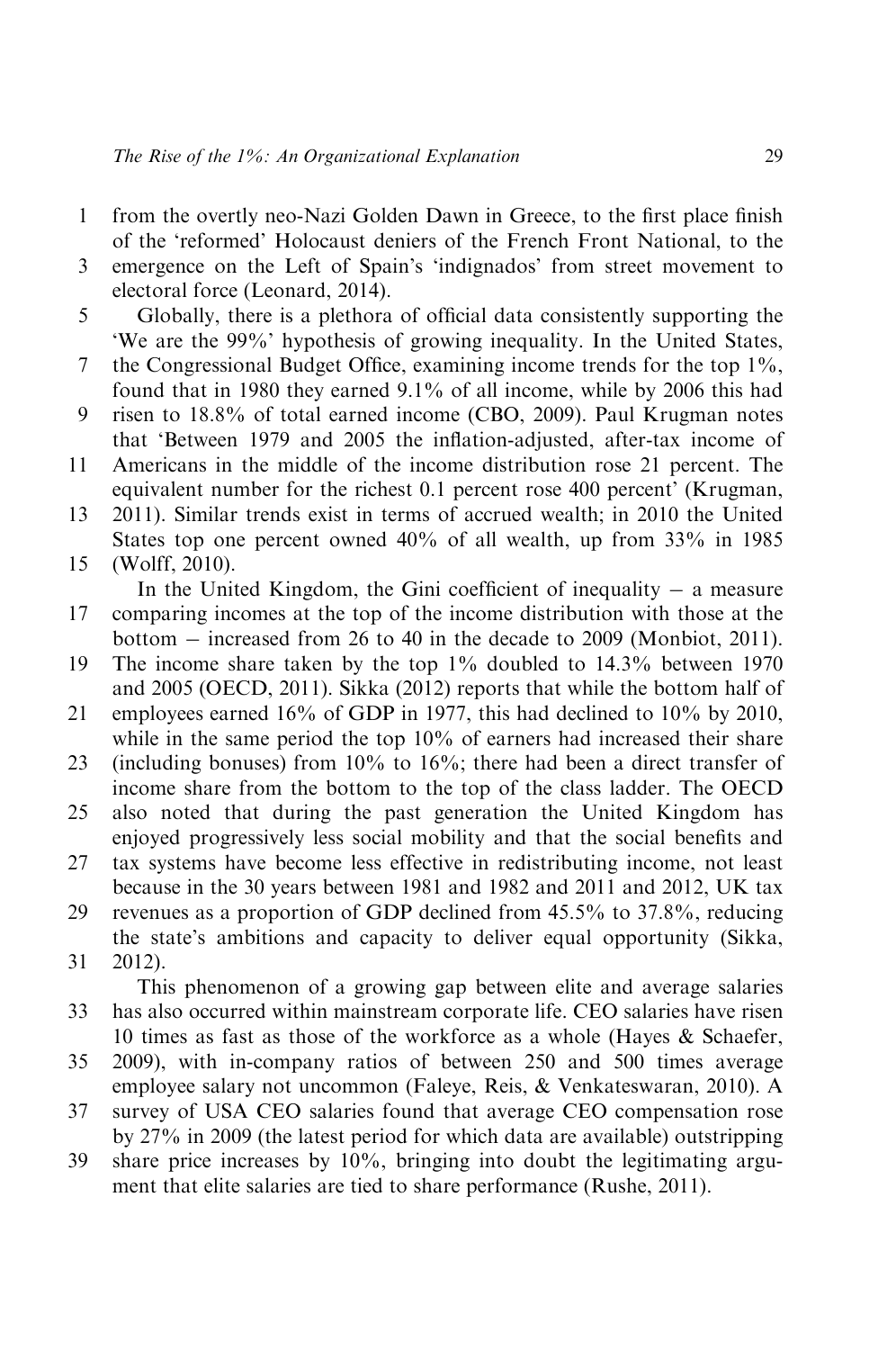- The growth in inequality has sufficiently captured public attention to result in a surprising 2014 bestseller, Thomas Piketty's dense treatise 1
- Capital in the Twenty-First Century, whose meta-analysis of historical data on income and wealth concludes simply that a 'spectacular increase in 3
- inequality largely reflects an unprecedented explosion of very elevated incomes from labour, a veritable separation of the top managers of large 5
- firms from the rest of the population' (Piketty, 2014, p. 24). Somewhat overlooked in the debate over Piketty's findings about increasing inequality 7
- is his equally important conclusion that while Marx's absolute law of capitalist crisis is inappropriately deterministic (the system and its internal laws 9
- are not immutable), the sanguine belief of mainstream economists that the system is self-correcting is equally naïve. There is no reason why destabiliz-11
- ing tendencies associated with rapidly increasing inequality should naturally end. Without reform, Piketty argues, the inequality trend and its 13
- attendant deleterious social and economic effects are likely to continue or worsen. 15
- Frank (2010) demonstrates that elite capture of societal resources extends beyond finance and includes key factors in generationally 17
- transmittable social capital (Bourdieu, 1987) so that, for example, access to elite education is highly correlated to income and social class (Perry & 19
- Francis, 2010; Sodha & Margo, 2010). Both Frank and Stiglitz (2011) conclude that large disparities in market power cause wider social 21
- changes that are generally deleterious. The wealthy have less need for collective service provision as they can buy services like education and 23
- health care privately. In turn, this leaches resources out of public systems **AU:2** so that education quality declines, and minor or preventable health con-25
- ditions go untreated. Frank has focused particularly on the dynamic of 'stardom' which has become prevalent. Originating in entertainment fields 27
- such as sports and music, mass communications have opened a wide gulf between the incomes of those at the very top in comparison with those 29
- even marginally below them in 'marketability' (Appadurai, 1996; Crothers, 2010). 31
- The exponential increase in rewards extracted by those at the very top of the income distribution impacts not only on the working and poorer classes 33
- but also on the erstwhile middle class, a group created by the complex embedded system of Fordist capitalism and the regulatory state 35
- (Ehrenreich & Ehrenreich, 1977). A stable middle class is widely viewed by (mainstream) development economists as a correlate of parliamentary 37
- democracy and strong economic performance (Easterly, 2001). Conversely, the disintegration of the middle class has been closely associated with 39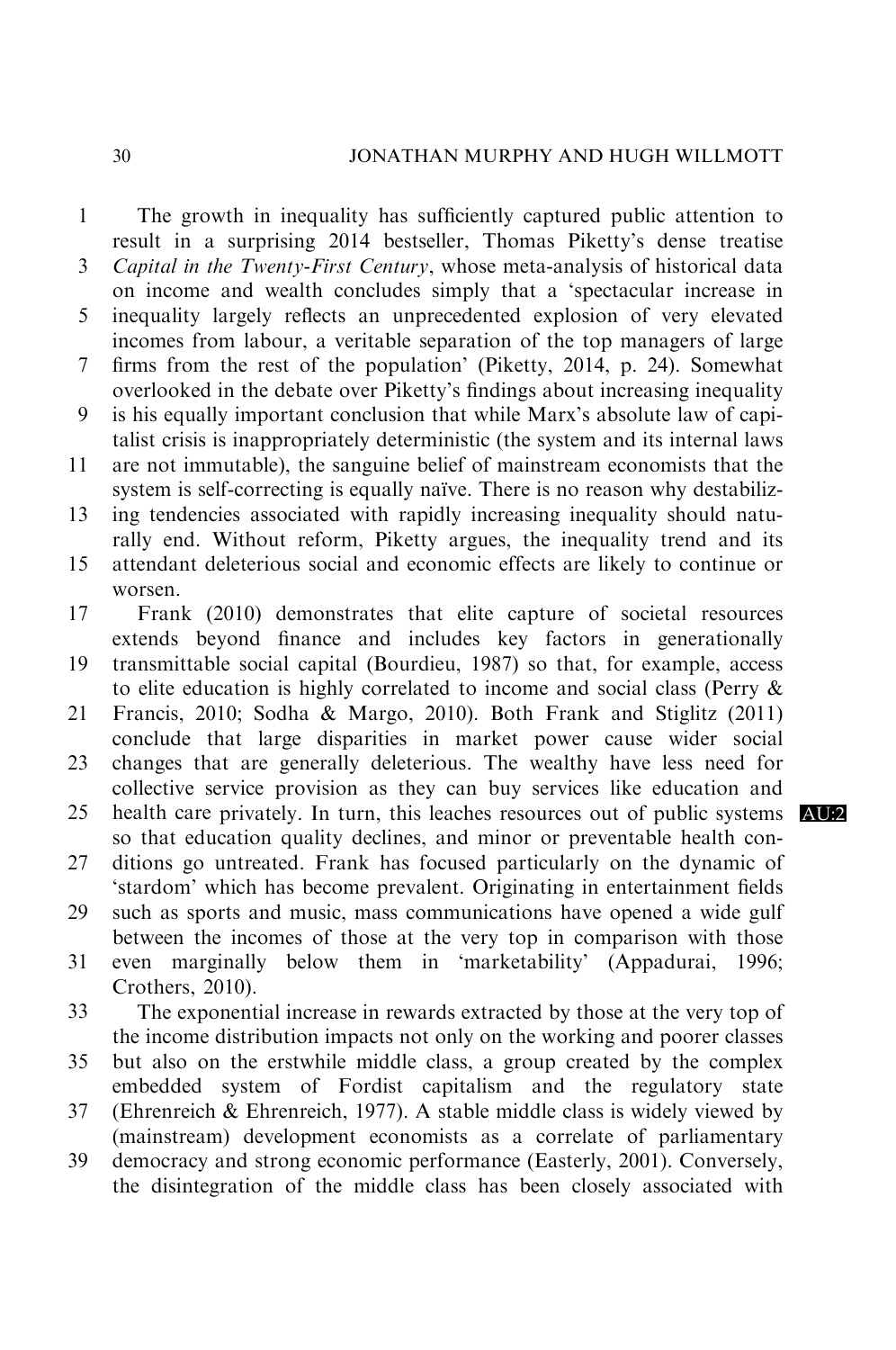the rise of fascism (Burris, 1986; Guerin, 1936; Lasswell, 1933; Reich, 1933). In the second decade of the 21st century, there are significant and 1

disturbing parallels with the widespread questioning of the moral legitimacy of the social and economic order, and the rise of populist movements 3

- including those built through scapegoating of minorities manifest in the social dislocations of the 1930s. 5
- 7

9

#### From the Fordist Corporation to Financialized Network Capitalism

- The post-war economy was built around the ideal type of the American corporation which internalized much if not all of a production process 11
- from product or service conceptualization through production to marketing (Aglietta, 1979; Amin, 1994). Mainstream organization studies has 13
- treated this entity as a given, and so has continued to focus on its design, management, and internal life (Daft, 2009; Mintzberg, 1979) as if the 15
- golden age, or golden dream, of the great American corporation in the 1950s continued undisturbed. Many proponents of critical organization 17
- studies have adopted a more sceptical standpoint but have generally retained the organization as a relevant unit of analysis (Hatch & 19

Cunliffe, 2006). 21

Mainstream analysis is built around a kernel that embraces an industrial vision of capitalism and represents a functional response to the functional 23

- requirement to organize and co-ordinate processes as they become more complex and machinery- and technology-dependent. This thinking is epito-25
- mized in Taylorist production systems and their contemporary variants
- and refinements in which 'soft' systems (e.g. teamworking) are designed with the same mechanistic vision (Young, 1990). 'Scientific management' 27
- has delivered industrial productivity and has resulted in a large number of white collar staff responsible for administering its systems (Andrew, 1981), 29
- paralleled by a growth in the regulatory state bureaucracy. In this established narrative, organizational design is presented as a largely linear, 31
- staged process of growing internal complexity considered necessary in order to expand scale and scope of production, largely within the vertically inte-33
- grated organization, identified as Chandler's (1977) 'visible hand'. Even mainstream iterations of post-Fordist organizational design, in which part-35
- nerships and joint ventures are acknowledged to be strategic approaches, emphasize the need for 'explicit collaboration mechanisms' (Anand & Daft, 37
- 2007, p. 342); in other words, the necessary re-construction of productive unity even within the 'virtual organization'. 39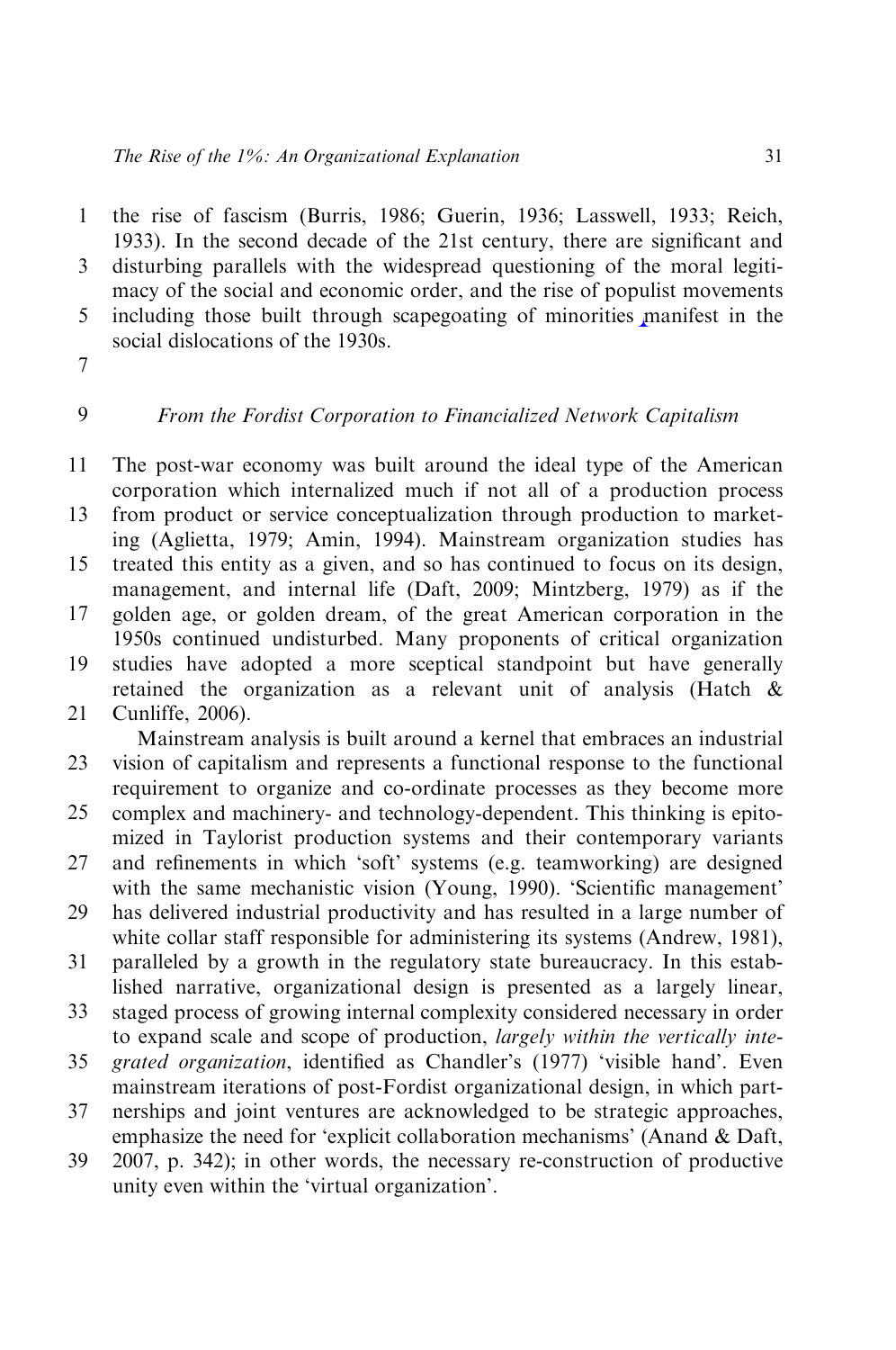- Notably, classic theories of the multinational corporation emphasize a staged development in which the process of internationalization is driven 1
- by organizational heft, that is in turn built upon an entrenched managerial hierarchy and upon bureaucratic reproduction. The archetypal (multina-3
- tional) corporation is presented as internalizing productive inputs that in a traditional liberal capitalist model would be sourced through the market 5
- (Hymer, 1970). In early transnational capitalism this approach enabled multinational corporations to operate in less developed environments 7

where efficient markets did not exist (Murphy, 2008). Any capitalist system is based upon the generation of profit (or in the 9

- Marxist version, of surplus value), the quest for which drives continuous innovation and enhanced productivity. The archetypal Fordist industrial 11
- corporation permitted the concentration, the standardization and the regulation of this process. However, this came at a price for elites (Mizruchi, 13
- 2013). Although the concentration of labour in one place permitted not only the measurement and predictability of labour input costs but it also 15
- made it possible for workers to organize together to increase their wages, leading to the creation of powerful industrial unions first in the United 17
- States and later elsewhere (Preis, 1972). It also resulted in the growth of a substantial managerial overhead in the form of a burgeoning cadre of man-19
- agers and supervisors hired to operate the Fordist productive system and, increasingly, to administer the social contract benefits wrested from the cor-21
- poration by organized labour. The management 'problem' inherent in Fordist production was captured by Berle and Means's (1935) classic 23
- description of a growing separation of ownership from control, in which company managers are seen as tending to usurp the leadership of share-25
- holders as they organize and develop corporations in ways that enhance and secure the benefits and prospects of the managerial cadre. Berle and 27
- Means argue that because corporate managers' power and prestige is derived from the organization, they have a strong incentive to place organi-29
- zational growth ahead of profitability. The common interest of managers and workers in the Fordist system, therefore, is in a social contract and 31
- form of governance which will enable the organization to grow, enhancing the powerful status of managers as the 'captains of industry', and assuring 33
- the relative prosperity and security of workers. 35

In the Anglo-American context, this contract came under pressure dur-

- ing the late 1960s and early 1970s as the Keynsian post-War settlement began to breakdown, economically and socially, under the weight of its 37
- own contradictions. Rising inflation, coupled with increased public expenditure, meant that investment and growth could not keep pace with 39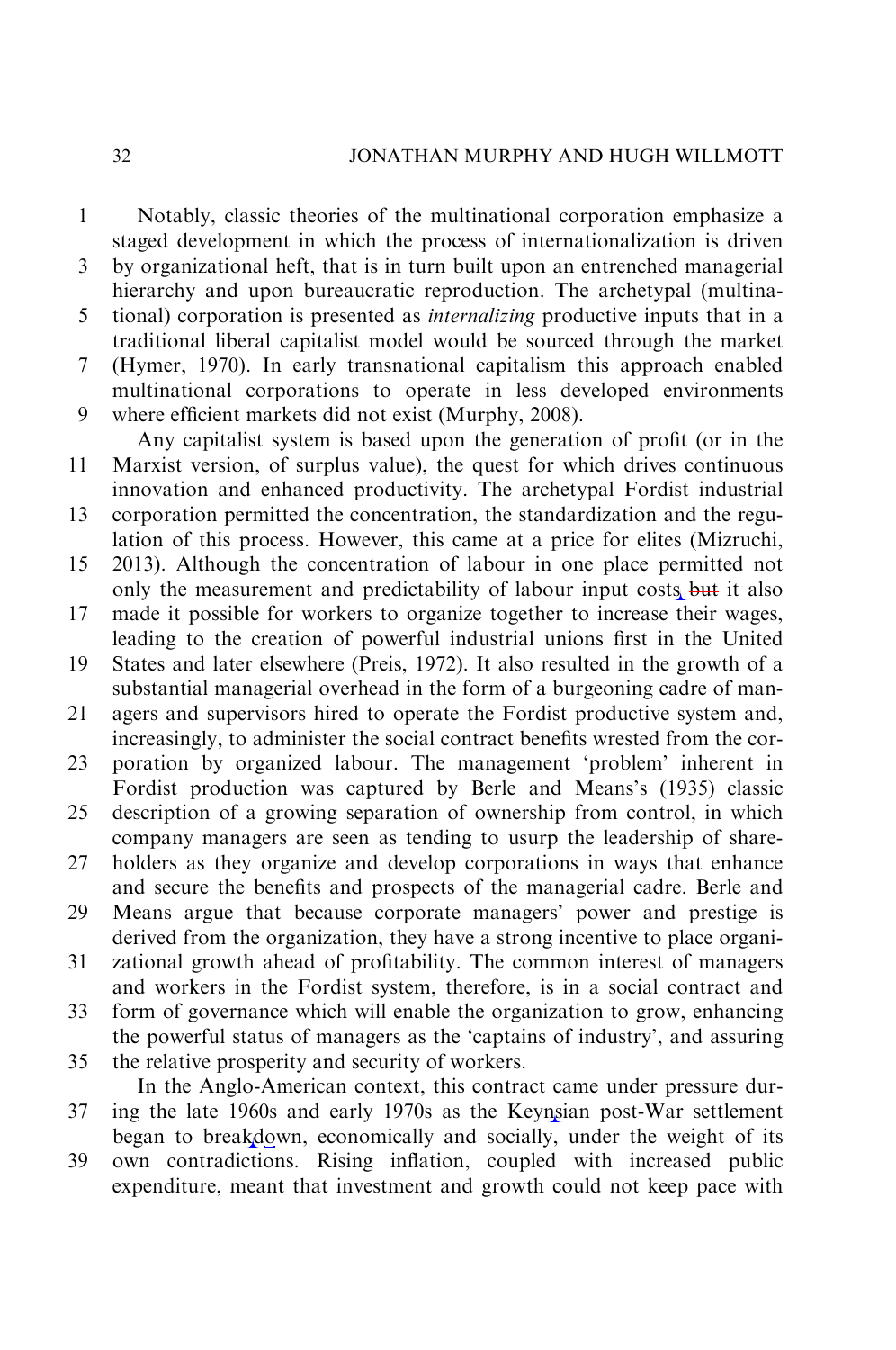- the rising expectations of workers-as-consumers. State fiscal crisis was then precipitated by the 'oil shock' of the 1970s as soaring energy prices fuelled 1
- inflationary pressures, resulting in declining living standards for all but the most protected and well organized of employees. This fiscal crisis signalled 3
- the beginning of the demise of the Fordist social contract. It ushered in a new era of global business processes in which mass production is out-5
- sourced to locations with repressive labour relations (cf. China) and/or neo-feudal social and economic relationships (cf. India). 7
- When addressing the post-1970s shift in corporate organization, we consider the value chain approach (Gereffi, 2005; Kaplinsky, 1985) to be **AU3** 9
- particularly instructive. In value chain capitalism, strategic attention is placed not on the organization but on the process chain, a network of 11
- reconfigurable elements. In the loosened regulatory environment that was established during the 1980s as part of the neoliberal strategy to reverse 13
- declining profits and stimulate growth, there are multiple opportunities for value chain reconfiguration, a process that has been described evoca-15
- tively as 'Lego capitalism' (Berger, 2006). By 1993, Fortune magazine AU:4 attributed increased profits to corporate modularization (Tully & Welsh, 17
- 1993). What has been characterized as a disarticulation process permits the valuation and marketization of ever smaller chunks of the value chain. 19
- In turn, disarticulation facilitates outsourcing and also provides various other opportunities for elite enrichment, including the creation of legal 21
- firewalls and transfer pricing to secure greater profit realization in low tax jurisdictions (Prechel, 2000; Prechel & Harms, 2007). The phenomenon of 23
- disarticulation is associated with the break-up of large corporate entities into smaller units  $-$  units that are themselves regularly combined and 25
- restructured, traded between holding conglomerates that may have hundreds of small subsidiaries  $-$  what Ackroyd (2011) calls 'capital extensive 27
- firms' (CEFs), that form part of reconfigurable value-realizing networks. The management of subsidiaries by their holding company is typically 29
- hands-off, being primarily directed to meeting financial targets; in this sense 'financialization' represents and is part of a broader phenomenon 31
- than the growth of the financial sector of the economy (Krippner, 2005); it is an integral phenomenon of the ascendant neoliberal thought style 33
- (Murphy & Ackroyd, 2013). The post-organizational<sup>2</sup> approach treats each element of the value chain as an independently marketable commod-35
- ity whose assets can either be sweated and sold on or stripped (and possibly rebuilt) for subsequent disposal. This financial(ized) conception of 37
- organizations as disarticulated modules in value chains configured by markets for use in value extracting processes is singularly different from 39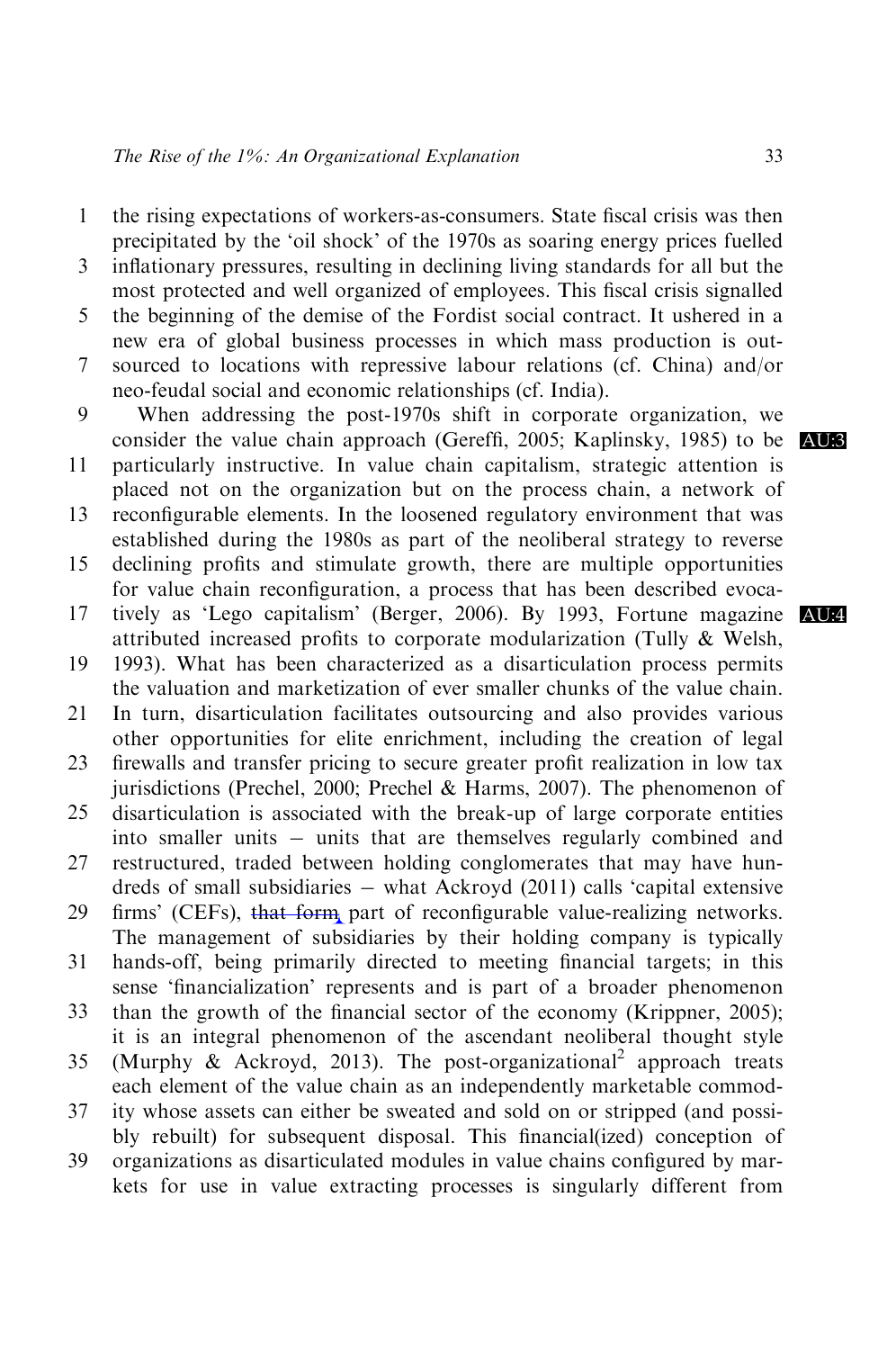- the corporeal conception of organization presented in mainstream management texts. 1
	- Corporate structures are strongly influenced by state regulation; for example, New Deal era policymakers' understanding of the dangers of the
- holding company  $-$  subsidiary model resulted in legislation that, until repealed, effectively limited the spread of the model (Prechel, 2000). 5
- Management of today's holding companies is strategically focussed and elevated apart from management of the process subsidiaries. The holding 7
- companies can be structured in a number of different ways; they may be stock-market traded or private firms attracting pension fund, hedge fund 9
- and/or private equity investment or they may be owned directly by private investors (Metrick & Yasuda, 2010). The management strategy pursued by 11
- holding companies tends to converge with two key characteristics: substantial and growing rewards to executives and expert intermediaries and a 13
- recurrent reconfiguration and restructuring of business processes in search of quick profits (Folkman, Froud, Johal, & Williams, 2007). Holding com-15
- pany executives often have considerable shareholdings and are part of an international executive elite. Even large organizations that remain formally 17
- intact such as BT have effectively been disembowelled through the wholesale outsourcing of previously internalized functions (Colwill & Gray, 19
- 2007), while other former traditional giants have reinvented themselves to fit into the value chain model. IBM, for example, has become a specialist 21
- both in providing business process reengineering solutions (Miozzo & Grimshaw, 2011) and in delivering shared (outsourced) services. 23
- These changes form part of the overall process of capitalist reinvention which is typically described in shorthand as financialization. While the 25
- term is widely used, there is no common understanding of its core meaning.<sup>3</sup> Here we deploy it to indicate how decisions about the application of 27
- industrial capital, as invested in processes which produce and distribute goods and services, has become increasingly geared to the short-term pur-29

suit of shareholder value. 31

In most accounts of the 'new capitalism', the driving force for the emergence of these financialized models is assumed to be the financial sector 33

itself. Particular attention is placed, for example, on changes in financial sector regulation in the United States  $-$  driven by financial sector lobbying  $-$ 35

- that provided much greater scope for development and marketing of
- financial instruments (Brown, 2009; Davis, 2009). The possibility for securitization is in turn often attributed to advances in IT which permit develop-37
- ment of far more complex and sophisticated investment modelling than had previously been possible (Schiller, 2003). While these regulatory and 39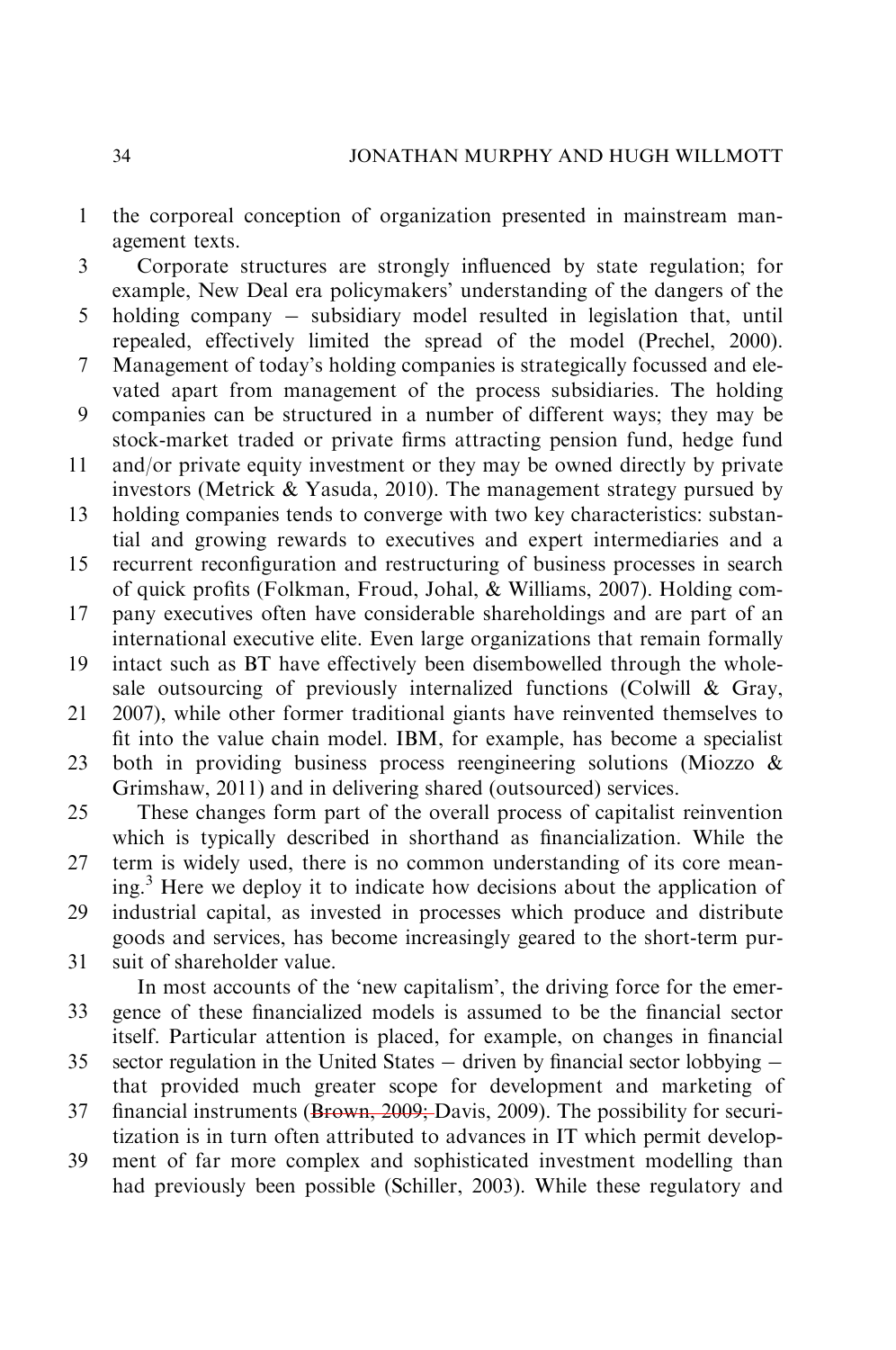- technological changes provided the mechanisms whereby a shift towards financial or value chain capitalism could be implemented, it is argued here 1
- that the conditions of possibility for this shift to the 'financialization' of corporations lie in the ascendance of the neoliberal thought style, and its under-3
- pinning of a reinvigorated elite hegemony beginning in the 1970s (Gamble, 2009), that enabled, and indeed invited, the financial sector to become 5
- dominant. It is to the rise of neoliberalism that we now turn. 7
- 9

### Neoliberalism and the Conditions of Possibility for Value Chain Capitalism

11

13

Within any sphere or field of thought, certain ways of viewing the world tend to predominate only to be replaced by other, similarly predominant

- perspectives. There have been various attempts to explain the process whereby different structuring world views arise and are then replaced. One 15
- of the more flexible approaches is the 'thought style' typology conceived
- by Ludwik Fleck, a Polish mid-20th century biologist who noted that a number of competing broad understandings of the nature of disease struc-17
- tured the way groups of scientists adhering to these competing viewpoints went about creating tests for its presence. The predominance of one per-19
- spective over another was not necessarily reflective of the merits of the perspective but was dependent instead on the power, prestige, resources 21
- and effective organization of the nuclei of scientists ('thought collectives') adhering to the different 'thought styles'. In other words, the merit attrib-23
- uted to ideas was contingent upon a number of broadly 'political' considerations. From Fleck's perspective, the development of scientific 25
- approaches is linked both to power (pre-existing resources) and the assiduousness with which certain thought collectives advocate their approach. 27
- Douglas (1986) developed and refined Fleck's ideas by specifying the ways in which thought styles structure thinking about its sphere of interest. 29
- Specifically, Douglas underlined how thought styles not only frame the way issues are addressed but also close off alternative and incompatible 31
- perspectives. In this light, the emergence of value chain capitalism, and the consequent rebalancing of power and resources towards the elite, can 33
- be viewed as an outcome of the establishment of a neoliberal hegemony or thought style that is itself responsive to historical circumstances (Douglas, 35
- 1986; Fleck, 1935), echoing Weber's notion of an elective affinity of material and ideal interests. 37
- From the 1940s a small group of economists, including prospective luminaries such as Hayek, von Mises and Milton Friedman, gathered in 39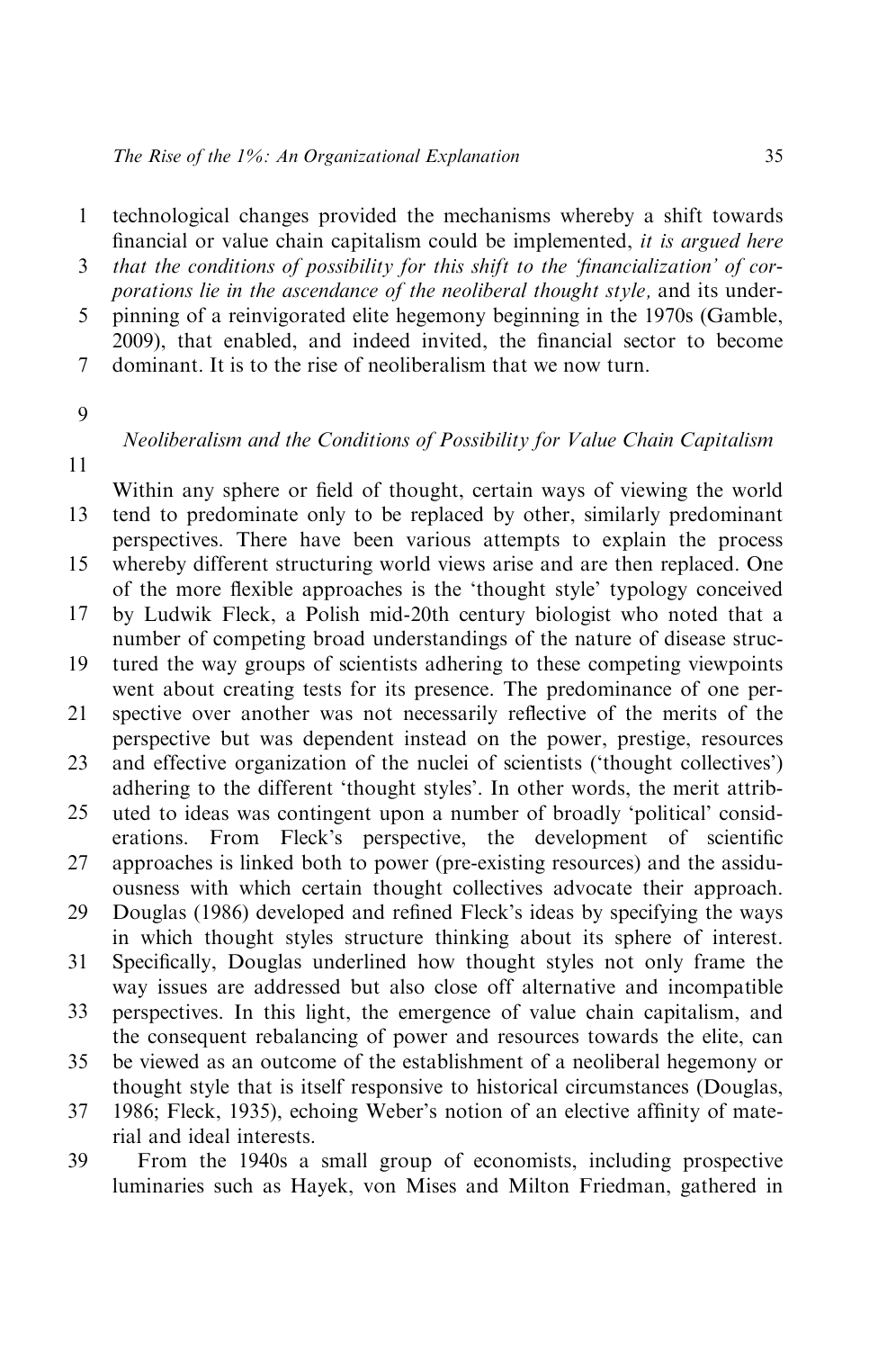- the Mont Pelerin Society (MPS) (Mirowski & Plehwe, 2009) and in a small number of other think tanks and associations. Supporters of MPS success-1
- fully organized the capture of a number of prestigious university economics departments from erstwhile Keynesian domination in America and beyond 3
- (van Horn & Mirowski, 2009). By the late 1970s the International Monetary Fund and the World Bank had also come under neoliberal domi-5
- nation, as evident in an about-turn in economic development orthodoxy (Kapur, 2000). The subsequent rise of neoliberalism is often presented, par-7
- ticularly by its advocates, as the victory of a disinterested intellectual movement over its adversaries. However, from an early stage, the neoliberal 9
- movement was deeply intertwined with business interests that were attracted by the material benefits as well as the ideological confirmation 11
- which implementation of the MPS doctrine promised to provide. Financial support was provided directly by politically active businesspeople and 13
- indirectly through right-wing foundations established to promote business interests; this occurred on both sides of the Atlantic (Cockett, 1995; 15
- Phillips-Fein, 2009). Neoliberal intellectuals promoted the idea of 'free markets' as an inte-17
- gral part of a philosophic defence against 'the road to serfdom' (Hayek, 2001), but its business supporters welcomed neoliberalism for its potential 19
- to restore and extend the power and wealth of established elites in the face of a perceived socialist threat. This can be seen in the MPS debate on 21
- monopoly (Van Horn, 2009, 2011) where neoliberals within MPS marginalized classical, old-school liberals such as Jacob Viner, who advocated the 23
- break-up of monopolies in order to permit the operation of competitive markets. From the early days of their movement, or thought collective, the 25
- neoliberals were conscious advocates of a general right-wing political agenda in which the discipline of 'free' markets is selectively applied to 27
- transform workers into individualized producers and consumers, resulting in a concentration of power in the hands of business elites (Van Horn, 29
- 2011). This agenda was reflected both by changing attitudes towards regulation depending on whether it was assessed to facilitate stable profit reali-31
- zation (Prechal & Harms, 2007), and in support by prominent members of MPS for brutal dictatorships such as that of Pinochet in Chile when they 33
- were perceived to be pursuing business-friendly policies (Valdes, 1995). Emergent neoliberalism was remarkable for the breadth of its interests. 35
- Quite deliberately, the MPS from its earliest days organized groups and sessions on issues as diverse as macroeconomics, the power of unions, interna-37
- tional development, the structure of global governance institutions, etc. Action on these wide-ranging preoccupations added up to a multi-faceted 39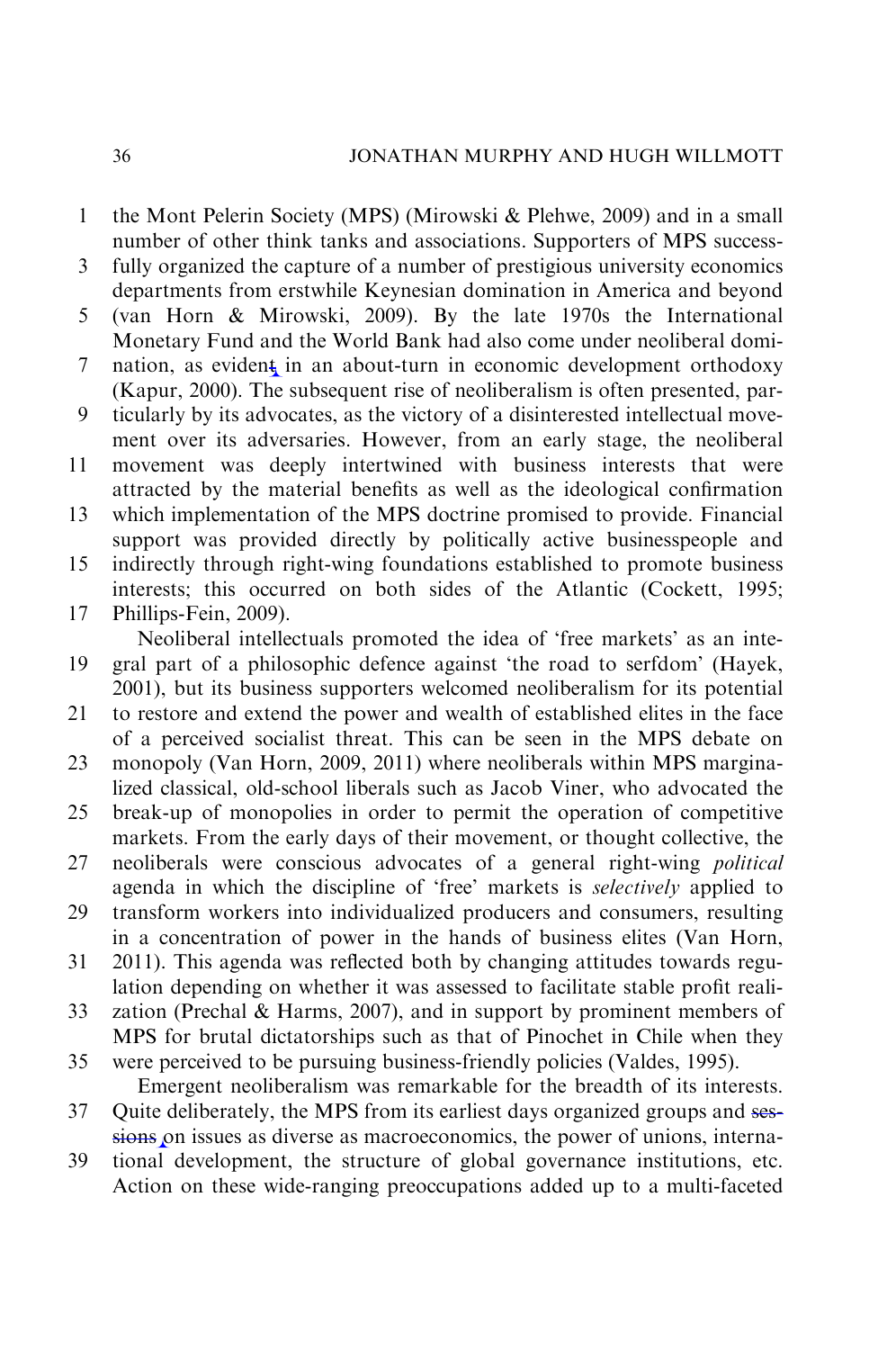- assault on the Keynesian class compromise that had underpinned the New Deal in the United States, and subsequently the Bretton Woods system 1
- which was established to manage global capitalism after World War II (Helleiner, 1996, p. 3). The various strands of neoliberal initiatives and 3
- their interconnections are important in understanding the logic and dynamics of neoliberalized global capitalism (Morgan, 2014). We will 5
- briefly explore six core elements  $-$  what Grinspun and Kreklewich (1994) describe as the necessary 'conditioning framework'  $-$  of the neoliberal 7
- agenda which, we argue, interacted to make value chain capitalism possible; free trade, privatization, marketization, deregulation, restructuring the 9
- legal framework of economic relationships and reinventing international development. 11
- A key formal element of the neoliberal agenda is the implementation of free trade arrangements at the national, bilateral, regional and global levels 13
- (Krueger, 1985). Notwithstanding the impact of free trade on overall national economic performance, it intensifies competition by exposing pro-15
- duction processes to international cost comparison. This permits imports from low-wage economies, undercutting prices in developed countries with 17
- the (largely invisible) impact of undermining the bargaining power of workers while enhancing the capacity of those in work to consume. Free trade 19
- agreements also typically entail limits of the scope of state action, for example, to maintain state-run healthcare and education systems or to maintain 21
- national control of resources like water (Barlow & Clarke, 2002). Free trade is a prerequisite for the creation of transnational business processes 23
- and for the operation of value chain capitalism. Notably, the accession of countries such as China to the WTO facilitates FDI and the integration of 25
- their citizens' low-wage labour into the global economy. Privatization of state services is another central element of neoliberalism. 27
- While it originated as a response to perceived inefficiencies in state-run productive enterprises, it now extends into the heartland of state services 29
- including prisons (Dolovich, 2007) and even waging war (Singer, 2003). Privatization is integrated into the infrastructure of international law, 31
- whether through trade agreements as noted above, in the conditionalities of international financial institution support  $-$  such as the 'best practice' 33
- guidelines of institutions like the  $OECD<sup>4</sup>$  or in accession requirements for transnational projects such as the European Union (Zile & Steinbuka, 35
- 2001). Countries bankrupted by the scale of the global economic crisis made possible by neoliberalism which sanctified unchecked financialization 37
- are, ironically, required, as a condition of financial support, to engage in further privatizations and other neoliberal restructuring (Gabor, 2010). In 39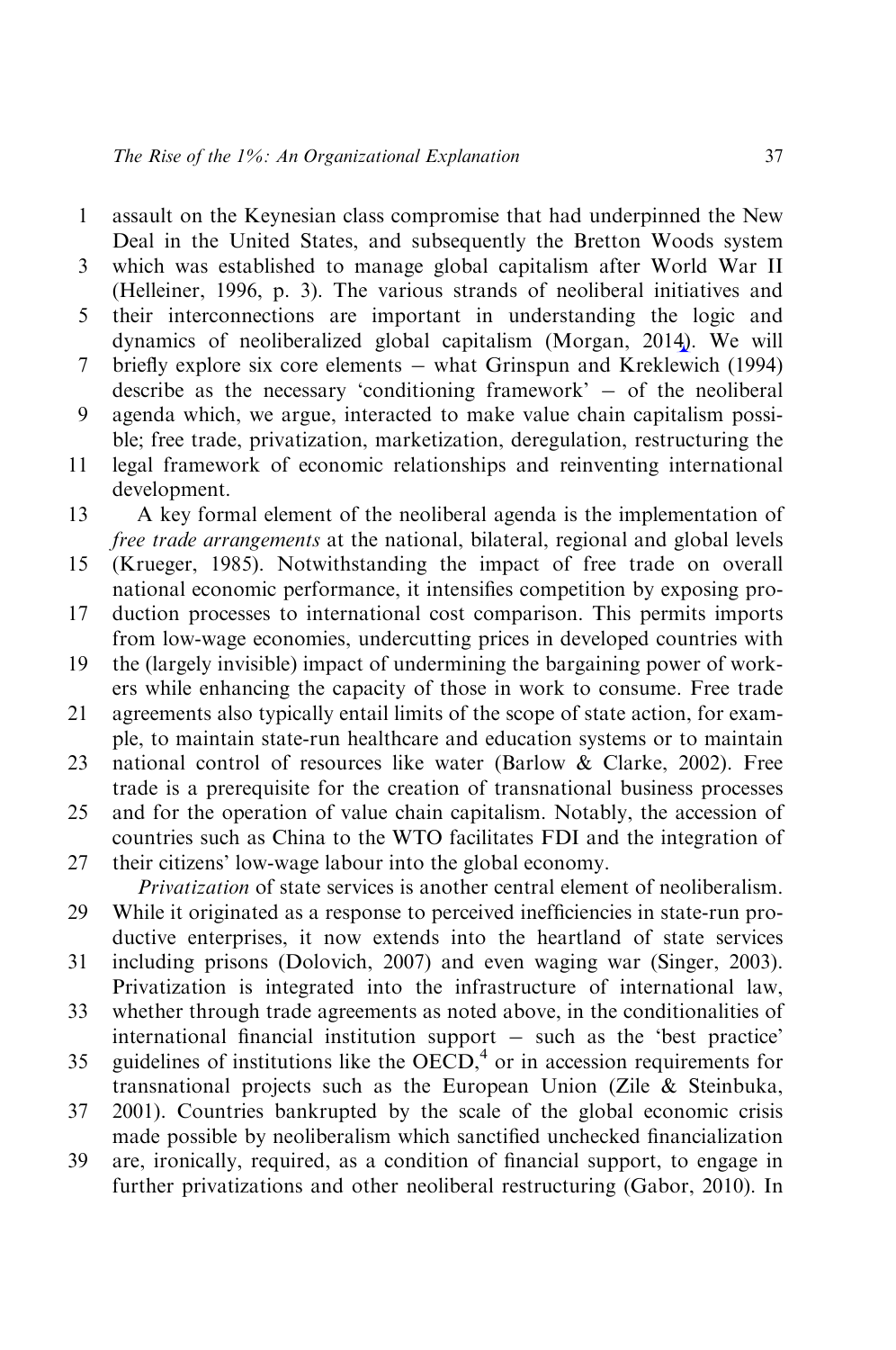- most dramatic form, this medicine has been applied in Greece as well as in several other Eurozone countries, leading to further economic damage and 1
- serious social unrest (Wolff, 2011). Restrictions on state-operated organizations strengthen the neoliberal corporate norm, and privatization typically 3
- weakens trade unions and worker protections in general. Frequently, privatized services are disassembled in a series of value chain processes, some of 5
- which can be outsourced, including offshore. For example, when British Rail was privatized it was broken up into a variety of processes as well as 7
- geographic service companies, with ticket booking and customer enquiries offshored to India (Nadeem, 2009). 9
- $Marketization$  closely linked to privatization is typically defined as the introduction of market incentives in public services. Neoliberals such as 11
- the Chicago School economist Friedman (1997) urged the introduction of education vouchers, thereby allowing parents of children in State schools 13
- to 'choose' their children's school. Marketization changes the nature of the citizen's relationship to the state into one of individualized consumer. The 15
- introduction of substantial fees for university education, for example, instrumentalizes learning as a monetary investment that is calculated to 17
- reap a financial reward later (Latimer et al., 2011), rather than a social good. Teachers and professors are expected to facilitate students gaining 19
- their diplomas and are disciplined through 'measurement by results'. Marketization tends to de-professionalize and potentially proletarianize 21
- these employees as their scope for self-regulation, and exercise of discretion is circumscribed and harnessed to metrics imposed by an elite managerial 23
- cadre. Market discipline has of course long been a management tool in the private sector, involving the routinization of tasks, permitting outsourcing 25
- and/or deskilling and thereby curtailing labour costs (Braverman, 1974). Public sector marketization expands the opportunities for value chain 27
- capitalism and limits or precludes the possibility for alternative models of economic organization. 29
- Financial deregulation, another key demand of neoliberals, underpins the logic of value chain capitalism. Deregulation, combined with currency con-31
- vertibility and internationally enforceable property rights, permits speedy cross-border capital flows. It thus facilitates rapid reconfiguration of value 33
- chains, with operations shifted seamlessly from location to location. Deregulation also simplifies securitization, severing dependence on internal 35
- capital reserves, and again permitting business processes to be reengineered and sold on. Financial deregulation enables elites to easily evade 37
- labour rent-seeking efforts by reorganizing the productive process to bypass real and potential resistance points (Soederberg, 2011). 39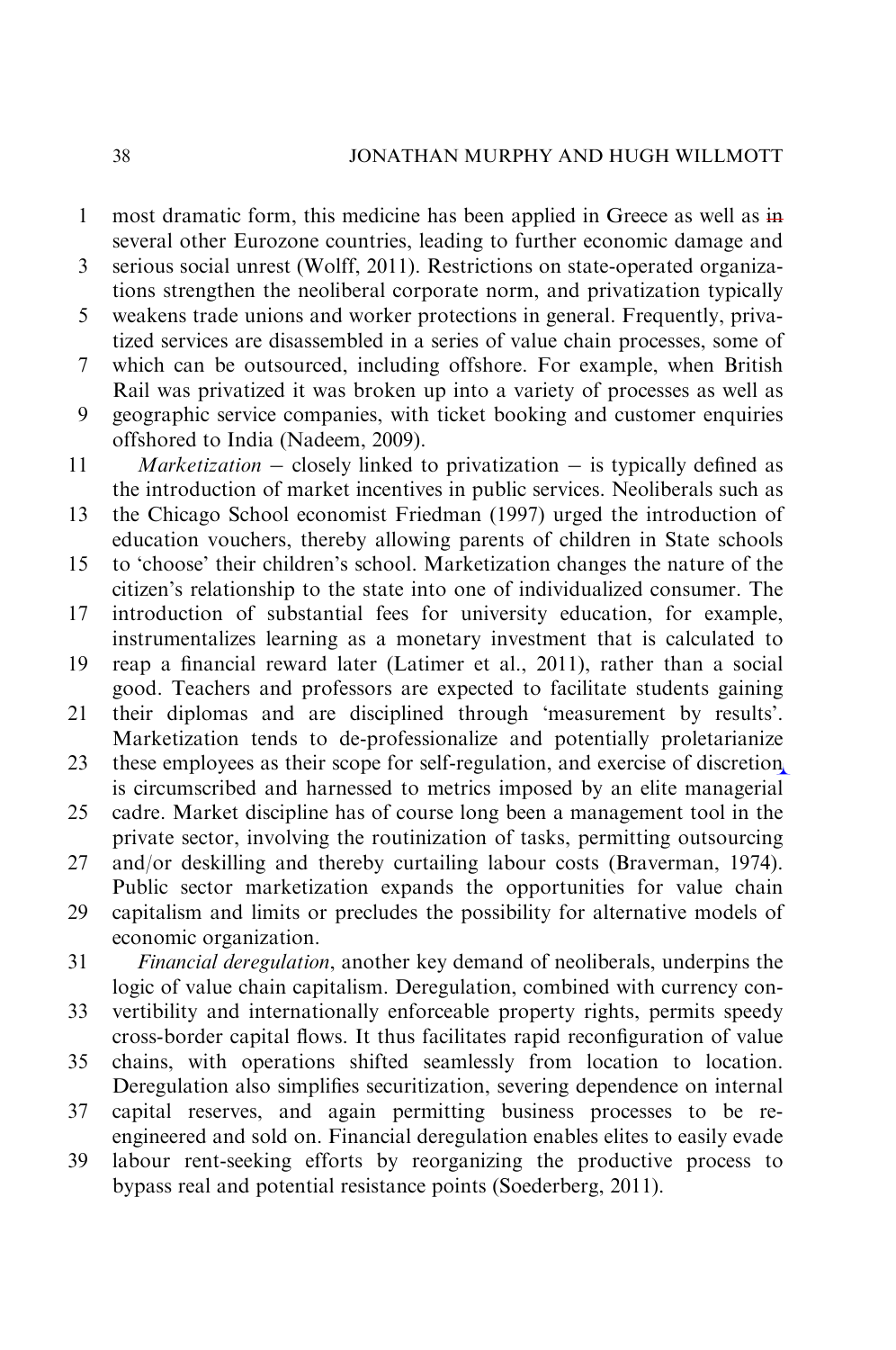- Another important strand of neoliberal activism involves restructuring legal relationships to fit neoliberal ideological precepts. In early neoliberal-1
- ism, two aspects were particularly emphasized: limitation in the freedom of action of trade unions (Hayek, 2001) and definition of property rights to 3
- exclude collective initiatives (Alchian & Demsetz, 1973). The objective in both areas was not only to simply facilitate capitalist economic activity but 5
- also to change the ways in which people conceptualized the world around them. The naturalization of individualized economic relationships (as 7
- opposed to collective or class relationships) and the aspiration to home ownership (as opposed to social rights to secure and affordable living 9
- space) invite acceptance of the neoliberal world view as a whole. Most recently, neoliberal legislative reform campaigns have resulted in the con-11
- struction of a corporate legal personality that grants quasi-human rights to the corporation (such as the right to engage in politics) and also insulates 13
- corporate executives from legal and moral responsibility for corporate actions (Veldman, 2011). 15
- Concerning trade unions, Hayek emphasized the need to end what he considered harmful 'collusive' relationships between employers and unions 17
- (Richardson, 1993), where both sides aimed to balance their differing interests (in the vein of the so-called 'German model'). Neoliberal thinking 19
- influenced governments to 'take on' unions in set-piece disputes, particularly in the Anglo-American context, such as in the Reagan administra-21
- tion's 1981 conflict with air traffic controllers (Farber & Western, 2002), and the Thatcher government's mid-1980s dispute with the National Union 23
- of Mineworkers (Towers, 1989). The defeat of trade unions in these disputes decisively recast common understanding regarding the nature of 25
- labour relations along neoliberal lines, entrenching another key aspect of the neoliberal thought style in politico-economic thinking. In the European 27
- context, unions have tended rather to be co-opted into permitting outsourcing and offshoring in return for job and social protection guarantees, 29
- although this negotiation is again structured by the constructed 'inevitability' of neoliberal globalization. The defeat, or co-optation, of unions has 31
- been critical as they potentially presented a serious barrier to outsourcing and the creation of global value chains. 33
- Similarly, in relation to home ownership, the UK Thatcher government's 'right to buy' policy, providing tenants of government housing 35
- ('council houses') with a legal right to purchase their homes at preferential rates, was a highly effective tool in cementing and universalizing attitudes 37
- towards home ownership and, more generally, class orientation (Jacobs, Kemeny, & Manzi, 2003). The expanded marketization of the real estate 39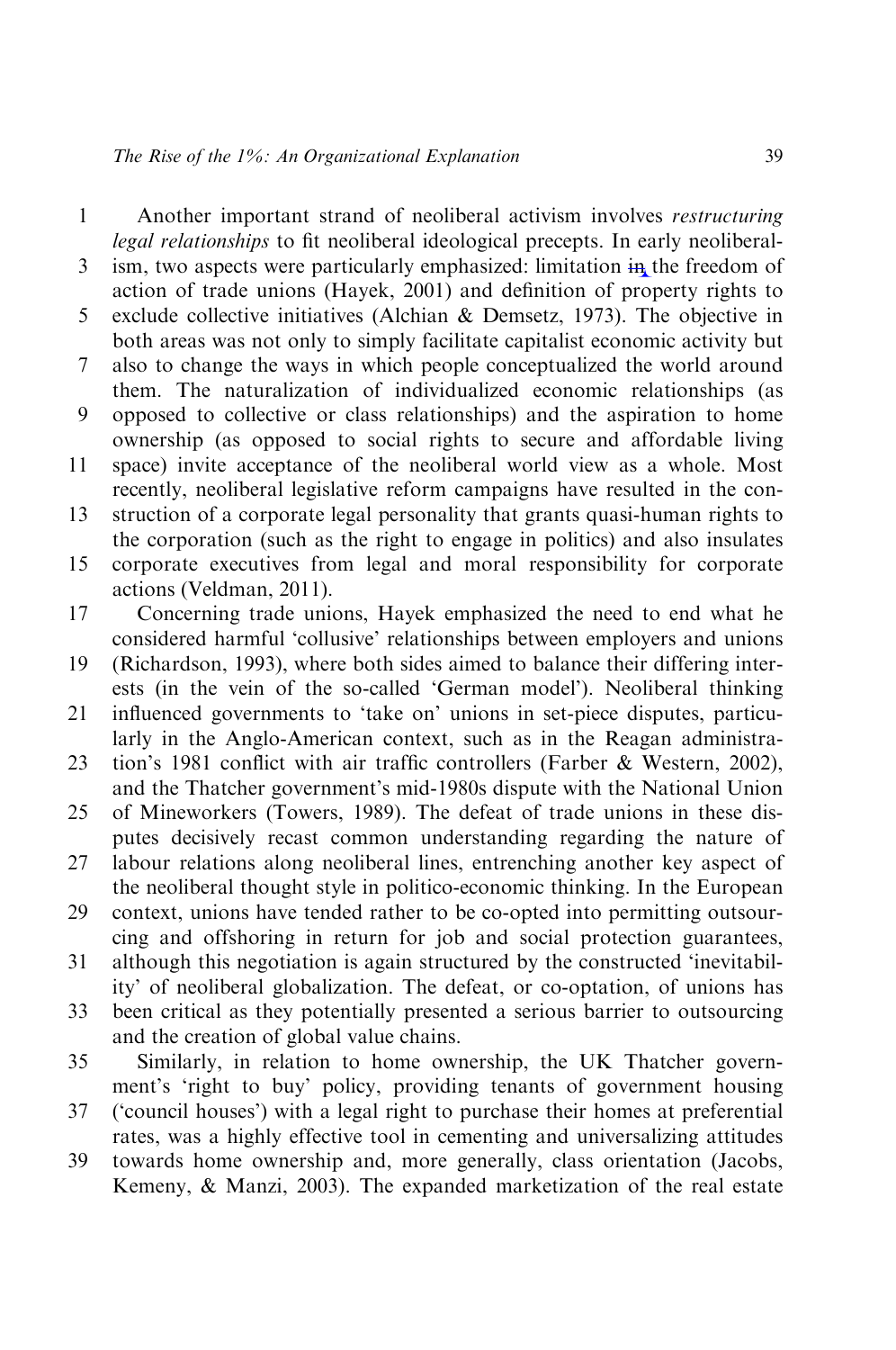- sector also provided expansive opportunities for financialization and securitization. Indeed, it was the extension of real estate markets into the highly 1
- speculative field of mortgages designed expressly to attract the poor and insolvent  $-$  particularly in the United States and United Kingdom  $-$ 3
- which, as a consequence of securitization, massively inflated the unsustainable bubble that ultimately exploded into the sub-prime crisis and set off 5
- the global recession (Roubini, 2008; Willmott, 2011). More generally, a consequence of unleashing the neoliberal thought style has been an expan-7
- sion, concentration and deregulation of financial institutions, and especially the banking and insurance sectors. Their core business is debt and its insur-9
- ance, and their exponential growth since the late 1980s reflects the explosion of indebtedness by individuals and states as well as the high leveraging 11
- of assets by corporations. Finally, neoliberals placed considerable emphasis on restructuring the 13
- international political economy, particularly through domination of the International Monetary Fund, World Bank and WTO, as well as regional 15
- development banks and institutions such as the OECD. During the 1980s, several leading neoliberals secured senior management positions in the 17
- IMF and World Bank, and set about reshaping the theory and practice of international development. Developing countries were no longer encour-19
- aged to pursue national industrialization policies but would rather be expected to seek export markets for their (mainly primary) goods. They 21
- were also required to shrink the size of their state administration and reduce investment in higher education (Murphy, 2008; Plehwe, 2009). 23
- These policies were enforced through 'policy conditionality', a new international development funding modality that was rapidly adopted as an inter-25
- national norm by most bilateral and multilateral international development organizations. Policy conditionality tied provision of aid to adoption of a 27
- broad range of neoliberal policies (Cammack, 2001; Cooke, 2004; Mosley, Harrigan, & Toye, 1995). This renegotiation of development paradigms has 29
- been a more important feature of the neoliberal project than is generally acknowledged. Whether purposefully or unintentionally, neoliberal policies 31
- have permitted the integration of third world workers into the bottom rung of the global labour force, creating the final, essential condition for the full 33
- implementation of value chain capitalism. This has resulted in a strong downward pressure on wages worldwide (see discussion of global labour 35
- arbitrage below). For advocates of neoliberalism, the integration of developing economies, even those nominally under 'Communist' governments 37
- such as China and Vietnam, into a global neoliberal economic system has the welcome effect of reducing or even eliminating the risk of alternative 39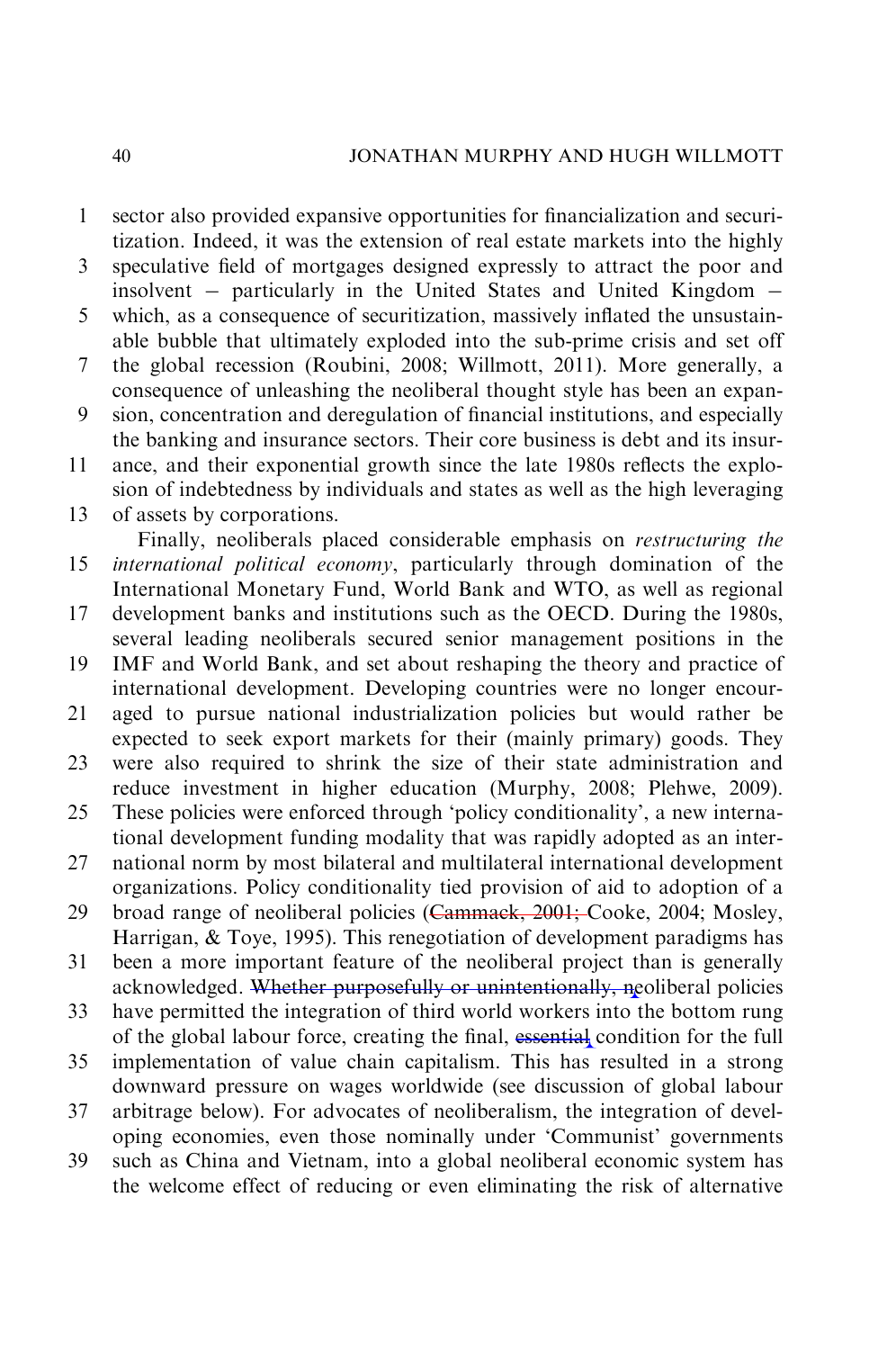- economic and social paradigms being embraced. As the neoliberal thought style comes to dominate the field, its general acceptance effectively pre-1
- cludes consideration of alternatives (Douglas, 1986), at least until the point at which its contradictions can no longer be contained (e.g. the need for 3
- huge state bailouts to avert financial meltdown). While neoliberalism can be considered in terms of its constituent aspects, 5
- as explored above, it would be a mistake to regard it as a complex networked programme of conspiratorially planned actions. The core principles 7
- of neoliberalism are simple, even if advocates and opponents alike might quibble over their wording. Harvey (2005, p. 2) defines it as the belief that 9
- 'human well-being can best be advanced by liberating individual entrepreneurial freedoms and skills within an institutional framework characterized 11
- by strong private property rights, free markets and free trade'. In the context of established capitalist economies, or in other contexts where people 13
- aspire to what these economies deliver, this conception of the key to wellbeing has an appeal that is largely blind to its politico-economic implica-15
- tions and contradictions. The neoliberal thought style is concentrated initially in the economic field, but its logic reaches into deeper attitudes and 17
- perspective on politics and society. The thought style provides a 'conditioning framework' as discussed above, that shapes and animates actors' atti-19
- tudes and actions in their domains of interest and intervention. Moreover, the thought style notion provides a structuring explanation for elite 21
- conduct that offers an alternative to critical scholars' attribution of selfinterested and systemically perilous behaviour to individual executives' 23
- personal wickedness (Perrow, 2010). In each of the six key targets of neoliberalism explored above, the neoliberal thought style promotes organiza-25
- tional restructuring which extends from a 'free trade' reorientation of economic activity vis a vis export markets, to the sphere of family life 27
- where freedom and autonomy is instantiated in the privatization of housing. We next turn to the interactions between the neoliberal thought style, 29
- organization and the reinforcement of elite domination. 31
- 33

#### Organizing Exploitation: Elite Domination, Value Extraction and Tax Avoidance

- The supplanting of institutionalized, Fordist relationships by reconfigurable value chain processes, we have argued, is manifest in a cascade of 37
- impacts on the organization of the economy as well as on relationships between different economic actors (Davis, 2009; Lounsbury & Hirsch, 2010). 39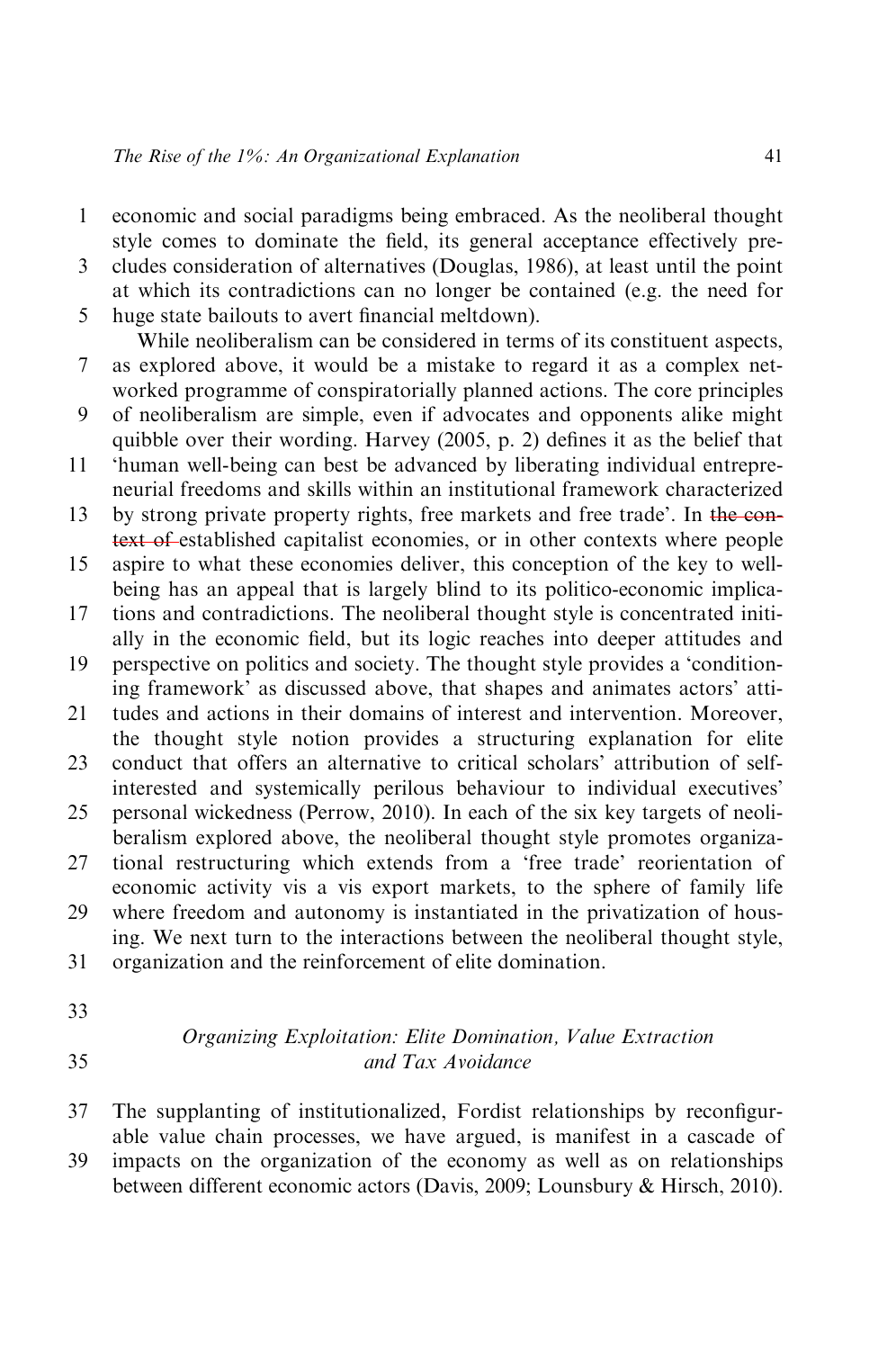The eclipse of the integrated, Fordist corporation, as well as the dismantling of the integrated state, have further skewed power relations within 1

economy and society in favour of elites as the resources mobilized by oppositional forces have been destroyed or outlawed and forms of critique have 3

been recuperated (Boltanski & Chiapello, 2005). 5

We now explore more directly how the disembedding and disarticulation of organizations operates to the benefit of the 1%, as we contend that a primary impact of the neoliberal thought style has been to change how sur-7

pluses are allocated by reinventing the system of production and distribution, extracting it from its institutionalization in the vertically inte-9

grated organization. By relying more heavily upon markets within and between organizations, the mutuality that existed within the institutiona-11

- lised corporation has been eroded, thereby permitting enhanced profits that, further, are increasingly exempt from socialized tax obligations. 13
- In the neoliberal mythology of free market capitalism, contractual relationships are always between equals. However, by breaking down value 15
- processes into ever smaller chunks that can be performed by production units located anywhere in the world, and in the context of the free interna-17
- tional movement of capital, goods and services, those controlling the strategic configuration of value chains are able to maximize their share of overall 19
- income to the detriment of others who are squeezed by the threats posed by capital mobility. Costs are incurred in low-wage economies and revenues 21
- are realized in high priced markets. This advantage, which is enjoyed disproportionately by elites, leads to growing income and wealth disparity. It 23
- also produces increased instability in the economy. In the context of wholesale outsourcing of production, income declines in the high-wage econo-25
- mies where, historically, the engine of growth has been fuelled. For several years, declining income was concealed, or offset, by exponential growth in 27
- personal credit, a bubble whose bursting triggered the current global crisis but also, with few exceptions, perversely consolidated the dominance of 29
- financial institutions in relation to nation states. This dominance of financial institutions and the associated continuation of financialization is evi-31
- dent in the simultaneous bail-out of banks, the squeeze on public services in order to pay for the bailouts and the reliance on credit to compensate 33
- for the absence, or falling value, of wages. 35

It is often argued by mainstream economists and organization scholars that outsourcing simply reflects the creative destruction inherent within 37

capitalism as economic functions are carried out in the location of maximum economic efficiency. In this perspective, it is anticipated that manufacturing jobs in the West will be replaced by higher value employment, for 39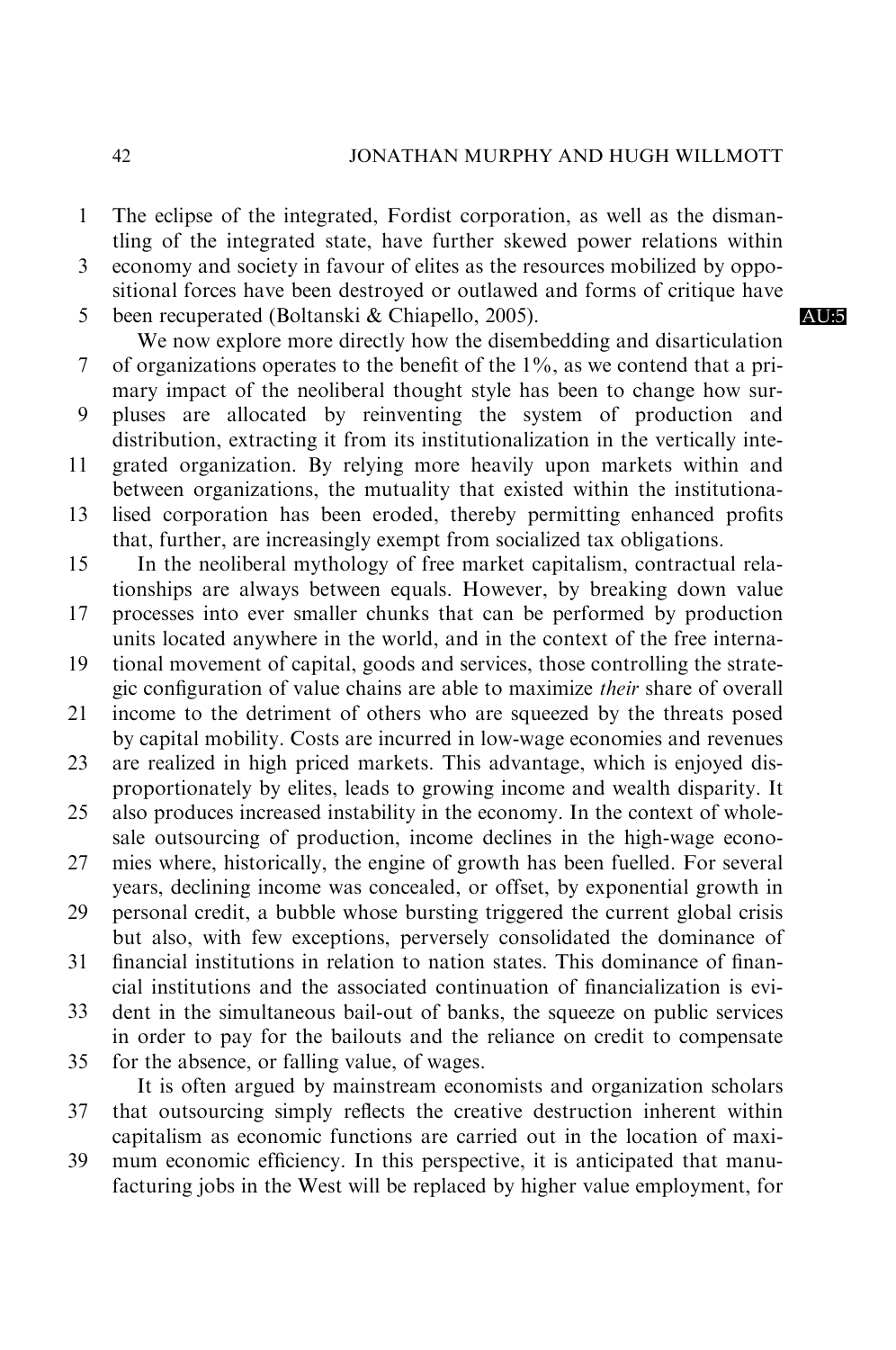- example, in design and innovation. It is imagined that the world can profitably be divided between, 'Those who grow; those who make; those who 1
- create; those who coordinate' (Czinkota & Ronkainen, 2005, p. 117). When some areas of the West lose jobs, such as America's Rust Belt or Britain's 3
- West Midlands, other areas gain, like Silicon Valley or London's City. This win-win account obscures the potential for elite extraction of additional 5
- value through the dynamics of global value chains. Stephen Roach, Morgan Stanley chief economist, noted as early as 2004 that, 'Wage rates 7
- in China and India range from 10% to 25% of those for comparablequality workers in the United States and the rest of the developed world. 9
- Consequently, offshore outsourcing that extracts product and/or services from relatively low-wage workers in the developing world has become an 11
- increasingly urgent survival tactic for companies in the developed economies' (Roach, 2004). 13
- Smith (2008, 2011) extends this argument in a more critically radical direction, noting that although an increasingly large proportion of consu-15
- mer goods are produced in developing countries, only a small proportion of the overall value of the goods is realized in those countries. There are 17
- numerous accounts of different finished goods that are largely produced by developing country labour but the bulk of their value is realised in devel-19
- oped countries, of which the iconic Apple Corp. products are probably the best known example (Xing & Detert, 2011). Kraemer, Linden, and Dedrick 21
- (2011) calculate that only around 2% of the cost of the iPad and iPhone actually contributes to China's GDP: 'Much of the value in high-end pro-23
- ducts is captured at the beginning and end of the process, by the brand and the distributors and retailers' (Barboza, 2010). Similar calculations for pro-25
- ducts such as shoes manufactured in Central America reveal a similar picture of a miniscule proportion of product value remaining in countries such 27
- as the Dominican Republic (Smith, 2011). Despite modestly rising wages in China and other developing countries, these remain many multiples below 29
- Western levels  $-$  the *purchasing power* of Chinese workers' salaries in 2010 was only 6% of that of US workers with the nominal income even smaller 31
- as a proportion (De Regil, 2010). Chinese workers provide their labour in conditions of repressed free speech, restrictions on physical movement and 33
- absence of free trade unions (Pun & Smith,  $2007$ ) undermining the credibility of the neoliberal argument that their incorporation in the global 35
- economy reflects 'efficiency' rather than simple exploitation. Similarly, in India, the major service outsourcing location, global economic integration 37
- occurs in a society still widely structured according to feudal social relationships, so that the labour released to function in global enclaves is 39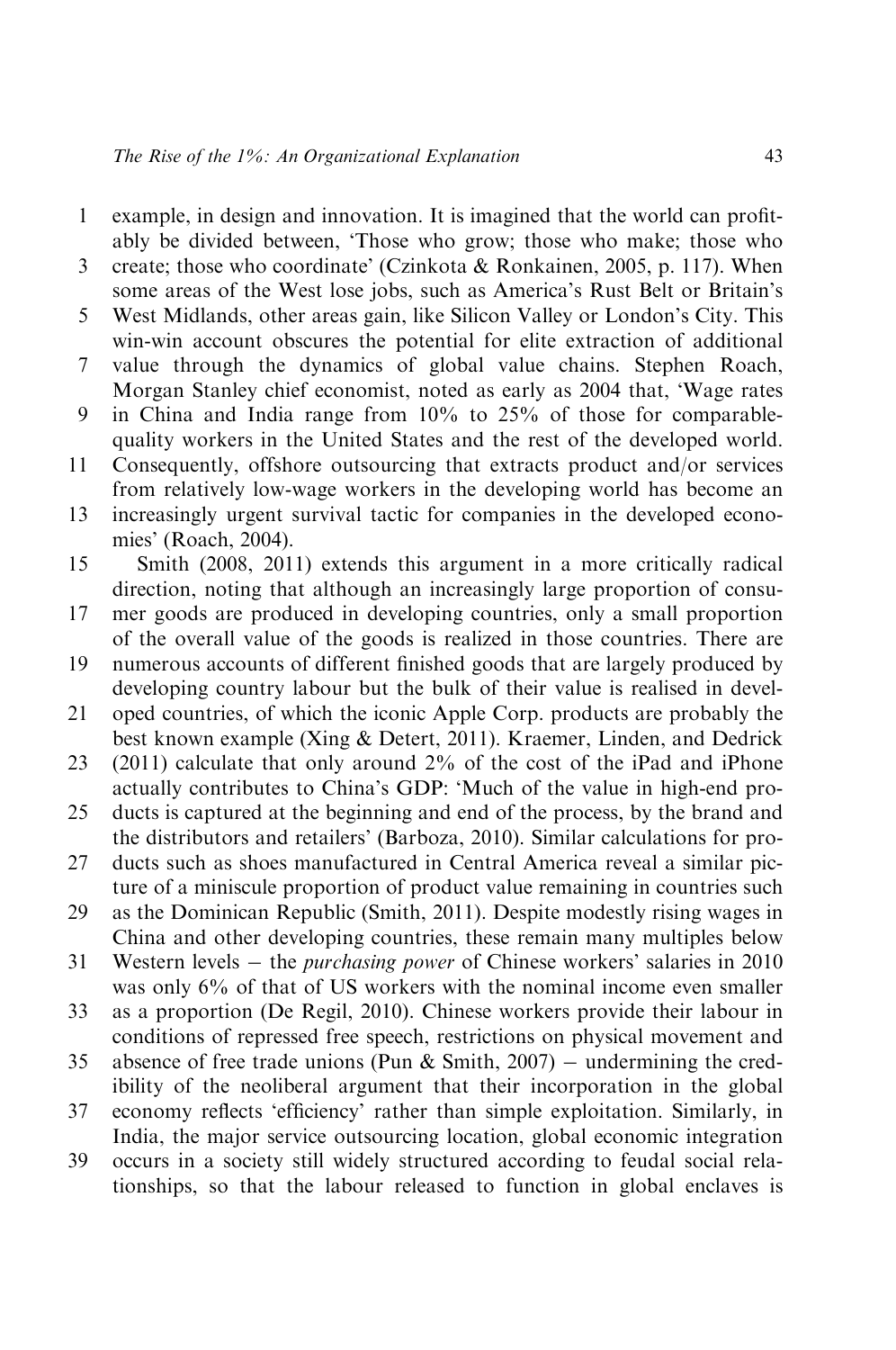- underpinned by a caste-oppressed underclass of support workers (Murphy, 2010). Again, the neoliberal argument of a global 'free' labour market is 1
- not well grounded. 3

Global labour arbitrage substantially increases the surplus value that accrues to elites controlling transnational value chains. A key feature of value chain capitalism is also, however, the increasing proportion of value 5

- assigned to intangibles such as branding and other 'intellectual property'. Lego capitalism's value chain disarticulation has resulted in a relative 7
- decline in the status of the physical production process  $-$  which, as we have noted, can be reconfigured largely at will  $-$  and a substantially 9
- increased share of value captured in the branding process (Willmott, 2010). This phenomenon is significant not only because it provides a vehi-11
- cle for further strategic elite value capture but also because of the intangible nature of intellectual property whose value can therefore be realised 13
- anywhere. Although under Fordist capitalism the corporation had little choice but to realize its profits in production and/or sales locations, brand 15
- property can be vested in offshore corporations in tax havens, and increasingly in pseudo-havens such as the Irish Republic with very low corpora-17
- tion tax rates (Desai, Foley, & Hines, 2006). Just as outsourcing under Lego capitalism undercuts workers' bargaining power, so states' bargain-19
- ing power is undermined by the ability of holding corporations to reassign value realization locations at will and thus realize profits in the 21
- most advantageous location, leading to the transfer of tax burden from corporate to individual tax and state financing crises (Avi-Yonah, 2000). 23
- Declining state revenues and consequent budget deficits increase pressures, and amplify calls, to reduce state administration costs, driving a vicious 25
- circle of privatization and outsourcing, thereby more deeply embedding value chain capitalism and the neoliberal thought style into the heart of 27
- state decision-making. 29

The developments discussed above indicate how corporate restructuring  $=$ 

- for example, Lego capitalism = operates to shift wealth from its producers to corporate investors. This wealth is then retained, rather than redistribu-31
- ted, through the use of tax havens by major corporations and members of the global elite to shield their wealth from taxation and public scrutiny. 33
- Such havens have been used for the past 100 years but their importance in the global economy has grown exponentially since the 1970s. They have 35
- been associated with rapid movements of capital and with global financial instability (Larudee, 2009). Ninety-eight of the 'blue chip' FTSE 100 com-37
- panies have tax haven subsidiaries, with many having several hundred 39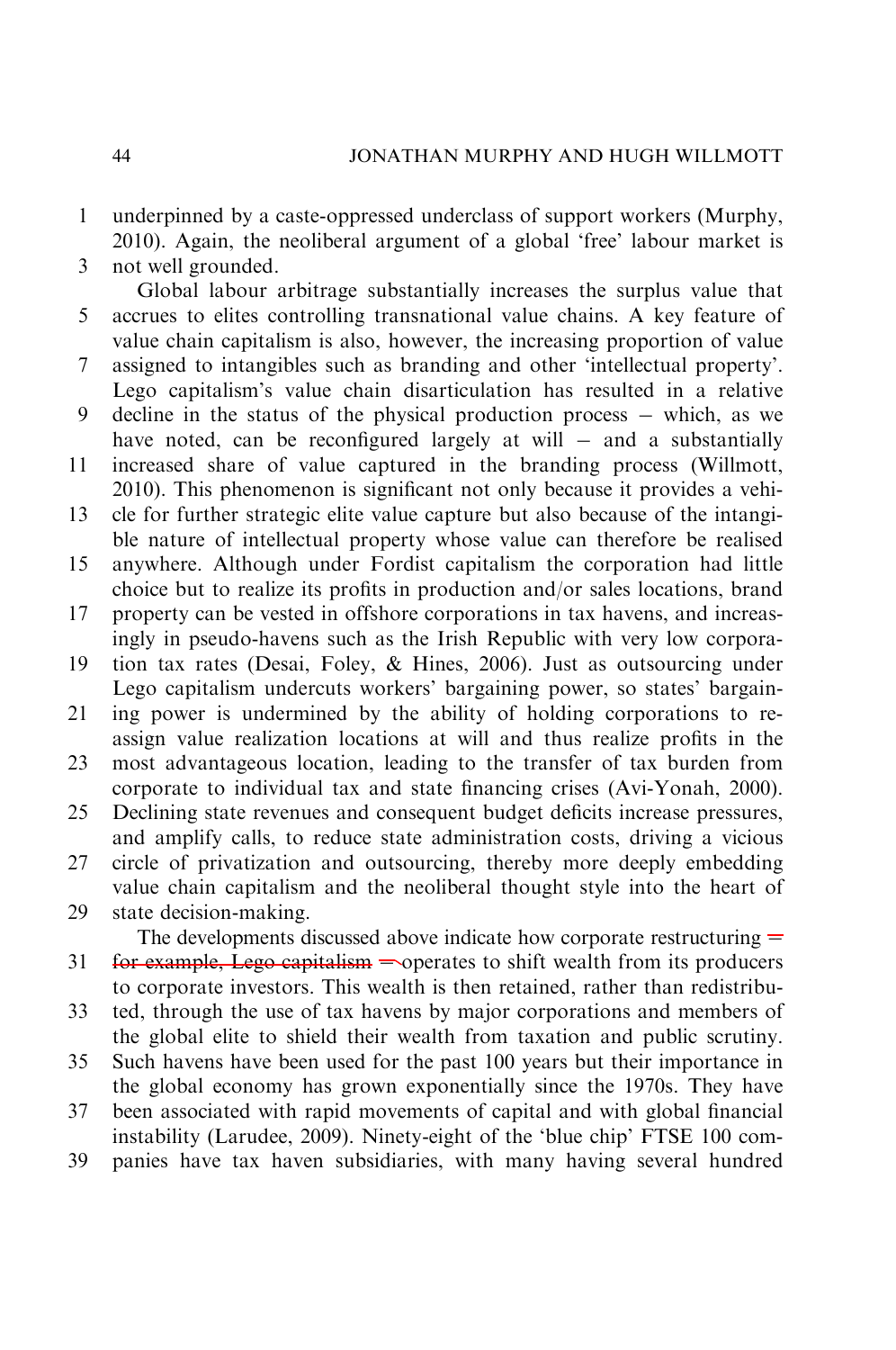- (ActionAid, 2011). It is well known that corporations involved in major fraud scandals have made extensive use of tax havens  $-$  such as Enron (Larudee, 2009), WorldCom (Sikka, 2010), Stanford Financial 1
- WorldCom (Sikka, Corporation (Dhesi, 2010) and Madoff Investment Securities (Palan, 3
- Murphy, & Chavagneux, 2010). However, their use is by no means restricted to 'rogue capitalism'. For example, GlaxoSmithKline has used 5
- tax havens to reduce tax exposure on drugs going off-patent during the 2000s. The three major banana suppliers Dole, Chiquita and Fresh Del 7
- Monte minimized global taxation through distribution via a Bermudaregistered subsidiary, and Honda made use of tax holidays offered by the 9
- Chinese government to attempt to reduce its tax exposure in higher rate jurisdictions (Sikka & Willmott, 2010). Aggressive use of tax havens has 11
- become the norm and is used widely by the iconic giants of contemporary international capitalism such as Google, Amazon and Starbucks (de 13
- Graaf, 2013). 15

The use of tax havens has been driven by the activities of major consulting/ audit/accounting companies that design tax avoidance vehicles, frequently

- making use of offshore financial centres and in particular transfer pricing, 17
- described euphemistically by KPMG as 'Tax Efficient Supply Chain Management' (Sikka & Hampton, 2005). Tax havens are also associated 19
- with innovative corporate structuring such as 'cell companies' that isolate liability in a plethora of 'cells' within an overall ownership umbrella 21
- (Sharman, 2006). The tax and liability avoidance mechanisms developed in tax havens are also available within developed country jurisdictions 23
- (Sharman, 2011). It can also be seen how this 'cell' approach to tax minimization dovetails with the structure of value chain capitalism in which hold-25
- ing companies control hundreds of units or cells. Notwithstanding the substantial leakage of potential tax revenues 27
- already estimated 10 years ago by the UK-based Tax Justice Network at \$255 billion on the \$11.5 trillion-plus of assets held in offshore financial 29
- corporations  $(TJN, 2005)$  and the parlous state of state finances globally, the UK government in its 2011 budget introduced a special tax rate of 31
- 5.75% instead of the then standard rate of 23%, for companies running their internal banking through a tax haven subsidiary. This move, appar-33

ently driven by a desire to attract more corporate headquarters to the City, is indicative of the impact of tax havens in encouraging legitimate states to 35

- bid down their tax rates for both corporations and wealthy elites, and also the complicity of governments with elites using globalization to evade 37
- taxation. 39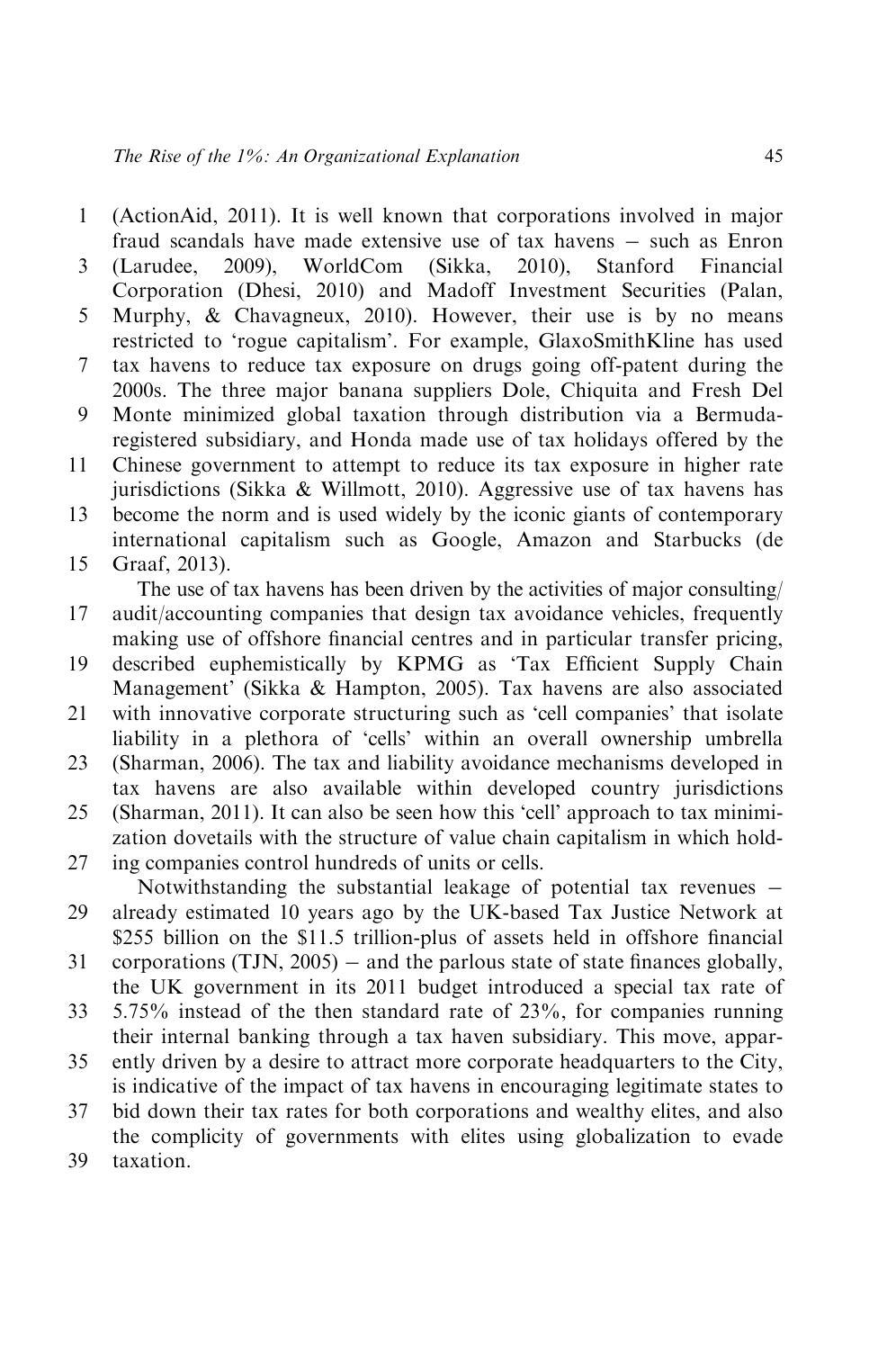#### **CONCLUSION**

Proceeding through three stages of analysis, the first part of this paper explored the evidence regarding a growing gap between a small elite and mass of the population. There has been a demonstrable, substantial shift in income and wealth towards the  $1\%$  - a shorthand for a small elite that has benefited disproportionately from the new global economy. Shifts in the global economy were then linked to the emergence and eventual domination of the neoliberal 'thought style' built through the assiduous advocacy of its adherents. A central focus of the neoliberal programme was the dismantling of institutionalized organizations, including the traditional corporation, where stubborn residues of extra-market relationships of mutuality are embedded. Key arenas of neoliberal interventions  $-$  the promotion of free trade, privatization, marketization and deregulation, restructuring the legal frameworks governing economic relationships and redefining the international development agenda  $-$  were then examined. The redefinition of international development to emphasize integration into global production processes was crucial in order to draw new actors into the lower reaches of an emergent global value chain economy. The stretching of value networks across national boundaries in a loosened reg-3 5 7 9 11 13 15 17 19

- ulatory environment has provided opportunities for global labour arbitrage  $-$  driving labour costs down by incorporating new and vulnerable 21
- sectors into a globalized workforce  $-$  and the use of offshore havens where the elite can maximize their wealth largely free of scrutiny, regula-23
- tion or taxation. These phenomena account for the shifting balance in wealth and power in favour of the 1%. 25
- The organizational transformations and power rebalancing entailed in value chain capitalism have received inadequate attention within both orga-27
- nization studies and political economy. For organization studies, this weakness in tracing and understanding broad transformations in organizational 29
- structuring and their connection with wider political economy is an inevitable outcome of the narrow internal focus of most scholarship in the 31
- field, even of the critical variety (Morgan, Froud, Quack, & Schneiberg, 2011). Although most theories of organizational change acknowledge the 33
- existence of an 'external environment' that has some impact on organizations (Kezaar, 2011), the role of politics and power in structuring that 35
- 'environment', to which corporate elites directly or indirectly contribute (e.g. through the Mont Pelerin Society and the neoliberal movement as a 37
- whole), is generally marginalized, perhaps because many contributions to 39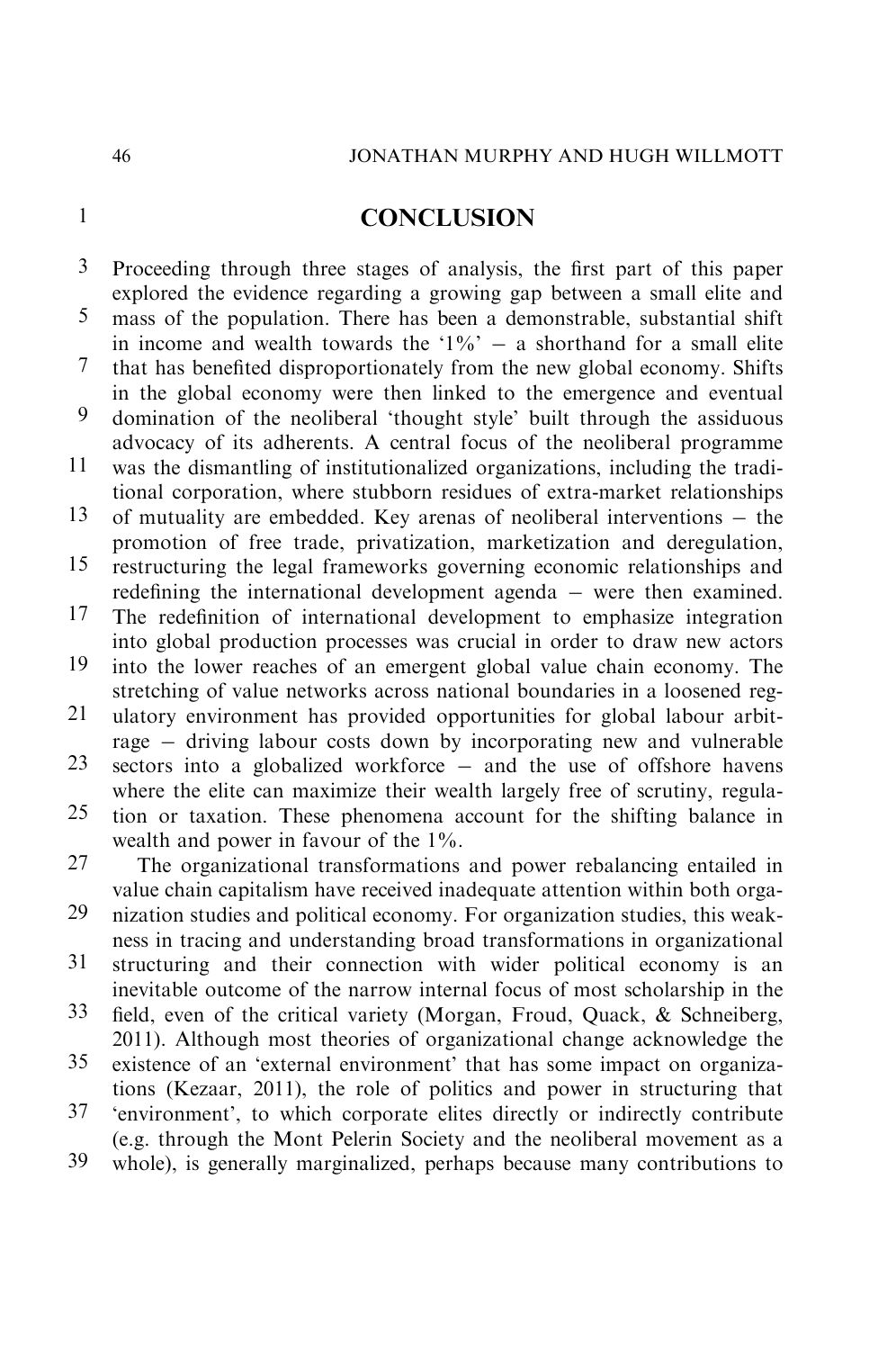- this field take the focus of organization studies to be the de-politicized 'organization' abstracted from its politico-economic conditions of possibi-1
- lity and reproduction. Yet, as we have shown, the impact on organizations of the ascendency of neoliberal thought style has been extensive and perva-3
- sive and has led to thoroughgoing transformations in their forms and processes. 5
- Organization of any kind embodies and sediments dominant ideology and power relationships. However the market-based contractual relation-7
- ships that are at the core of the neoliberal thought style release elites from the social contracts inherent in socially and geographically embedded 9
- institutionalized organizations, providing unimpeded control of the (re) configuration of transnational value chains. The thought style also pro-11
- vides a moral justification and policy rationale for elites to relentlessly advance further and ever more comprehensive neoliberal restructuring of 13
- economic and social relationships. The neoliberal ideology or thought style facilitates the empowerment and enrichment of the elite through the 15
- systematic disavowal and dismantling of relationships of mutuality. Within a weak regulatory environment, itself conditioned by the hege-17
- mony of the neoliberal thought style, alternative, subaltern strategies are systematically disavowed and undermined. To be clear, we are not arguing 19
- that work organization(s) are reducible to a conveyor belt for class relationships; they are also a locus for the enactment of broader social rela-21
- tionships and frictions, and impacted by the configuration of forces and dominant ideologies. However, conflict over power and resources between 23
- competing class interests is a central and enduring theme in the politics of organization and so must become a key preoccupation of the study of 25
- organization(s) when such study is located within the field of critical social science. 27
- 29

#### **NOTES**

- 1. The United Nations independent expert on foreign debt and human rights, Cephas Lumina, has warned that, "the austerity measures and structural reforms proposed to solve Greece's debt crisis may result in violations of the basic human rights of the country's people" (UN, 2011). 33 35
- 2. Post-organizational as viewed in mainstream organization studies terms; in which the organization is invested with quasi-corporeal qualities (Cornelisson, 2005). 37
- 3. Financialization refers to at least three interconnected and interdependent phenomena. The first is the tendency for the financial industry to assume an ever 39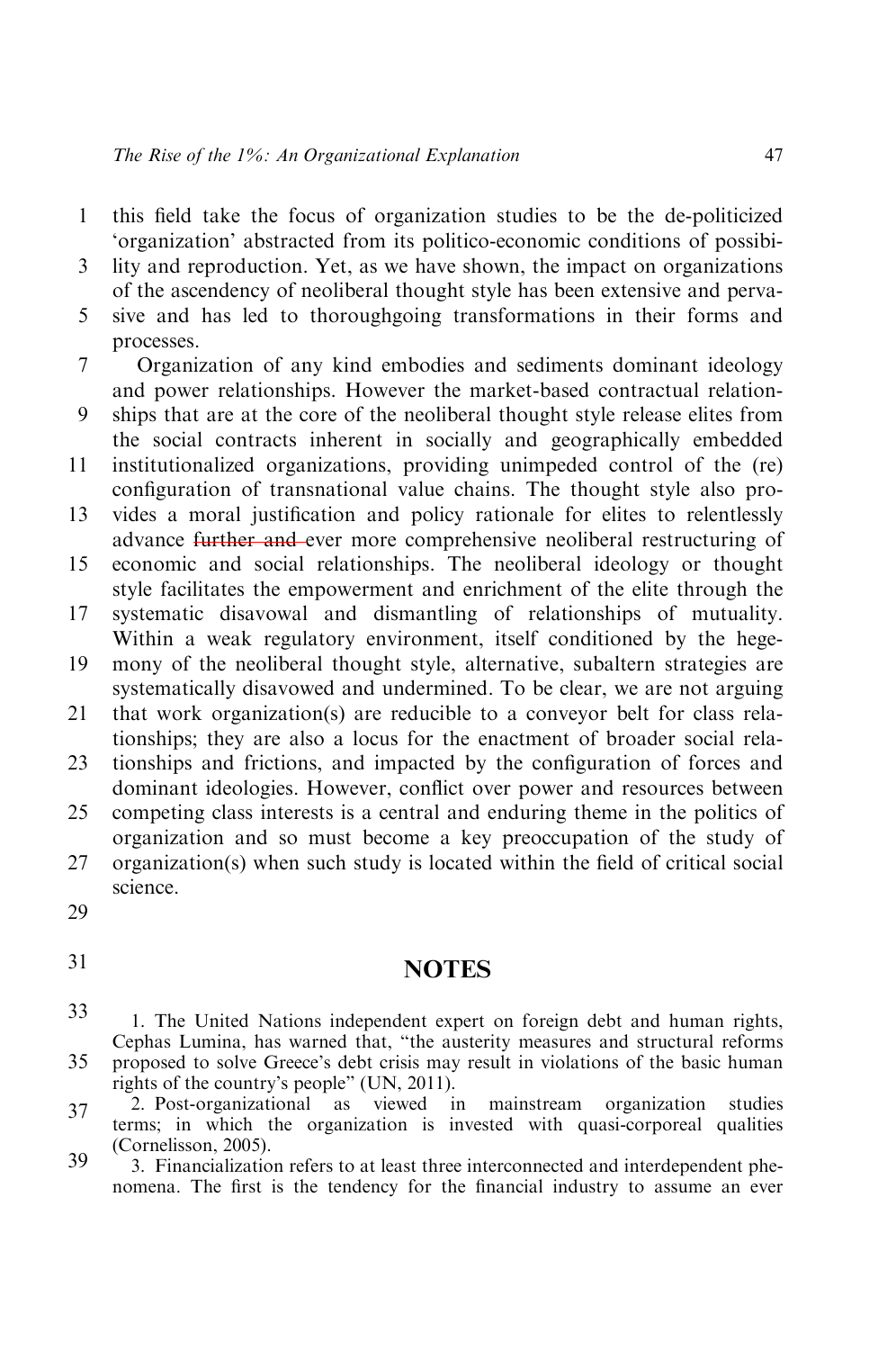- greater influence in economic policy-making (Phillips, 2006, 2008). The second is the emergence of marketized finance as the primary source of corporate investment, 1
- in place of accumulated capital (Hudson, 2010). Finally, financialization is used to refer to the tendency for the financial industry and its instruments (such as real estate) to represent an ever greater share of economic activity in comparison with 3
- productive industries such as manufacturing (Crotty, 2009). 4. See OECD Global Network on Privatisation and Corporate Governance of 5
- State-Owned Enterprises, available at http://www.oecd.org/document/56/0,3746,en\_ 2649\_34847\_40097080\_1\_1\_1\_1,00.html 7

11

#### **REFERENCES**

- Ackroyd, S. (2011). The post-war organization of large British firms. In S. Clegg, M. Harris, & H. Hopfi (Eds.), Managing modernity (pp. 176–202). Oxford: OUP. 13
- ActionAid. (2011). Addicted to tax havens: The secret life of the FTSE 100. London: ActionAid. Retrieved from http://www.actionaid.org.uk/doc\_lib/addicted\_to\_tax\_ havens.pdf 15 17
- Aglietta, M. (1979). A theory of capitalist regulation: The US experience. London: Verso. Alchian, A. A., & Demsetz, H. (1973). The property right paradigm. The Journal of Economic
- History, 33, 16-27. Amin, A. (Ed.). (1994). Post-fordism: A reader. Oxford: Blackwell. 19
- Anand, N., & Daft, R. (2007). What is the right organization design? Organizational 21
- Dynamics, 36, 329-344. Andrew, E. (Ed.). (1981). Closing the iron cage: The scientific management of work and leisure.
- Montreal: Black Rose. 23
- Appadurai, A. (1996). Disjuncture and difference in the global cultural economy. In Modernity at large: Cultural dimensions of globalization (pp.  $27-47$ ). Minneapolis, MN: University of Minnesota Press. 25
- Avi-Yonah, R. (2000). Globalization, tax competition, and the fiscal crisis of the welfare state. Harvard Law Review,  $113$ ,  $1573-1676$ . 27
- Barboza, D. (2010). Supply chain for iphone highlights costs in China. NY Times. Retrieved from http://www.nytimes.com/2010/07/06/technology/06iphone.html. Accessed on July 5. 29
- Barlow, M., & Clarke, T. (2002). Blue gold: The fight to stop the corporate theft of the world's water. New York, NY: New Press. 31
- Berger, S. (2006). How we compete. London: Doubleday.
- Berle, A. A., Jr., & Means, G. C. (1935). The modern corporation and private property. New York, NY: Macmillan. 33
- Boltanski, L., & Chiapello, E. (2005). The new spirit of capitalism. International Journal of Politics, Culture, and Society,  $18$ ,  $161-188$ . 35
- Bourdieu, P. (1987). What makes a social class. Berkeley Journal of Sociology, 32,  $1-18$ . Braverman, H. (1974). Labor and monopoly capital. New York, NY: Free Press. 37
- Burnham, J. (1941). The managerial revolution. New York, NY: John Day.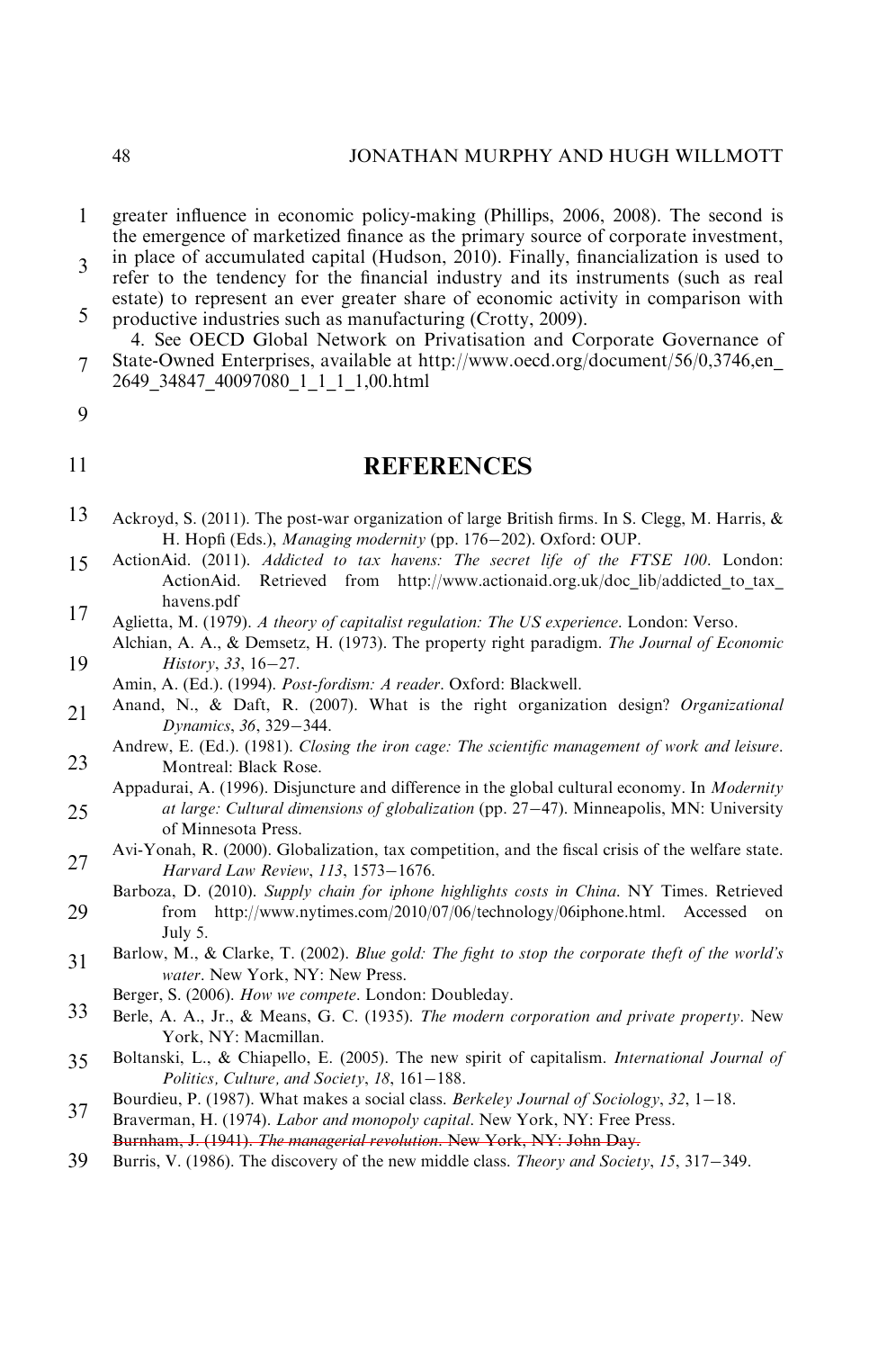- CBO (Congressional Budget Office). (2009). Historical effective federal tax rates, 1979 to 2006. Washington: CBO. Retrieved from http://www.cbo.gov/ftpdocs/100xx/doc10068/ effective\_tax\_rates\_2006.pdf 1 3
- Chandler, A. (1977). The visible hand: The managerial revolution in American business. Harvard AU:7 University Press.
- Cockett, R. (1995). Thinking the unthinkable: Think-tanks and the economic counter-revolution AU:8  $(pp. 1931=1983)$ . London: HarperCollins. 5
- Colwill, C., & Gray, A. (2007). Creating an effective security risk model for outsourcing decisions. BT Technology Journal, 25, 79-87. 7
- Cooke, B. (2004). Managing of the (third) world. Organization,  $11, 603-629$ .
- Crothers, L. (2010). Globalization and American popular culture. Lanham, MD: Rowman & Littlefield. 9
- Crotty, J. (2009). Structural causes of the global financial crisis: A critical assessment of the 'new financial architecture'. Cambridge Journal of Economics, 33, 563-580. 11
- Czinkota, M., & Ronkainen, I. (2005). A forecast of globalization, international business and trade. Journal of World Business,  $40$ ,  $111-123$ . 13
- Daft, R. (2009). Organization theory and design. Mason, OH: Southwestern.
- Davis, G. F. (2009). Managed by the markets: How finance re-shaped America. Oxford: Oxford University Press. 15
- de Graaf, A. (2013). International tax policy needed to counterbalance the 'excessive' behaviour of multinationals. EC Tax Review, 22, 106-110. 17
- De Regil, A. (2010). A comparative approximation into China's living-wage gap. Moorpark, CA: Jus Semper Global Alliance. Retrieved from http://www.jussemper.org/Resources/ Economic%20Data/Resources/China\_LW\_gap.pdf 19
- Desai, M. A., Foley, C. F., & Hines, J. R., Jr. (2006). The demand for taxhaven operations. Journal of Public Economics, 90, 513-531. 21
- Dhesi, N. (2010). The conman and the sheriff: SEC jurisdiction and the role of offshore financial centers in modern securities fraud. Texas Law Review, 88, 1345-1380. 23
- Douglas, M. (1986). How institutions think. London: Routledge.
- Easterly, W. (2001). The middle class consensus and economic development. Journal of Economic Growth, 6, 317-335. 25
- Eaton, G. (2014). Food bank use rises to record level of more than 900,000. New Statesman. Retrieved from http://www.newstatesman.com/politics/2014/04/food-bank-use-risesrecord-level-more-900000. Accessed on April 16. 27
- Ehrenreich, J., & Ehrenreich, B. (1977). The professional-managerial class. Radical America,  $11, 7 - 31.$ 29
- Faleye, O., Reis, E., & Venkateswaran, A. (2010). The effect of executive-employee pay disparity on labor productivity, European Financial Management Association Annual Meeting, Aarhus, June 23-26, Retrieved from http://www.efmaefm.org/0EFMA 31 33
- MEETINGS/EFMA%20ANNUAL%20MEETINGS/2010-Aarhus/EFMA2010\_0438\_ fullpaper.pdf
- Farber, H. S., & Western, B. (2002). Ronald reagan and the politics of declining union organization. British Journal of Industrial Relations, 40, 385-401. 35
- Fleck, L. (1979/1935). Genesis and development of a scientific fact. Chicago: University of Chicago Press. 37
- Folkman, P., Froud, J., Johal, S., & Williams, K. (2007). Working for themselves? Capital market intermediaries and present day capitalism. Business History,  $49,552-572$ . 39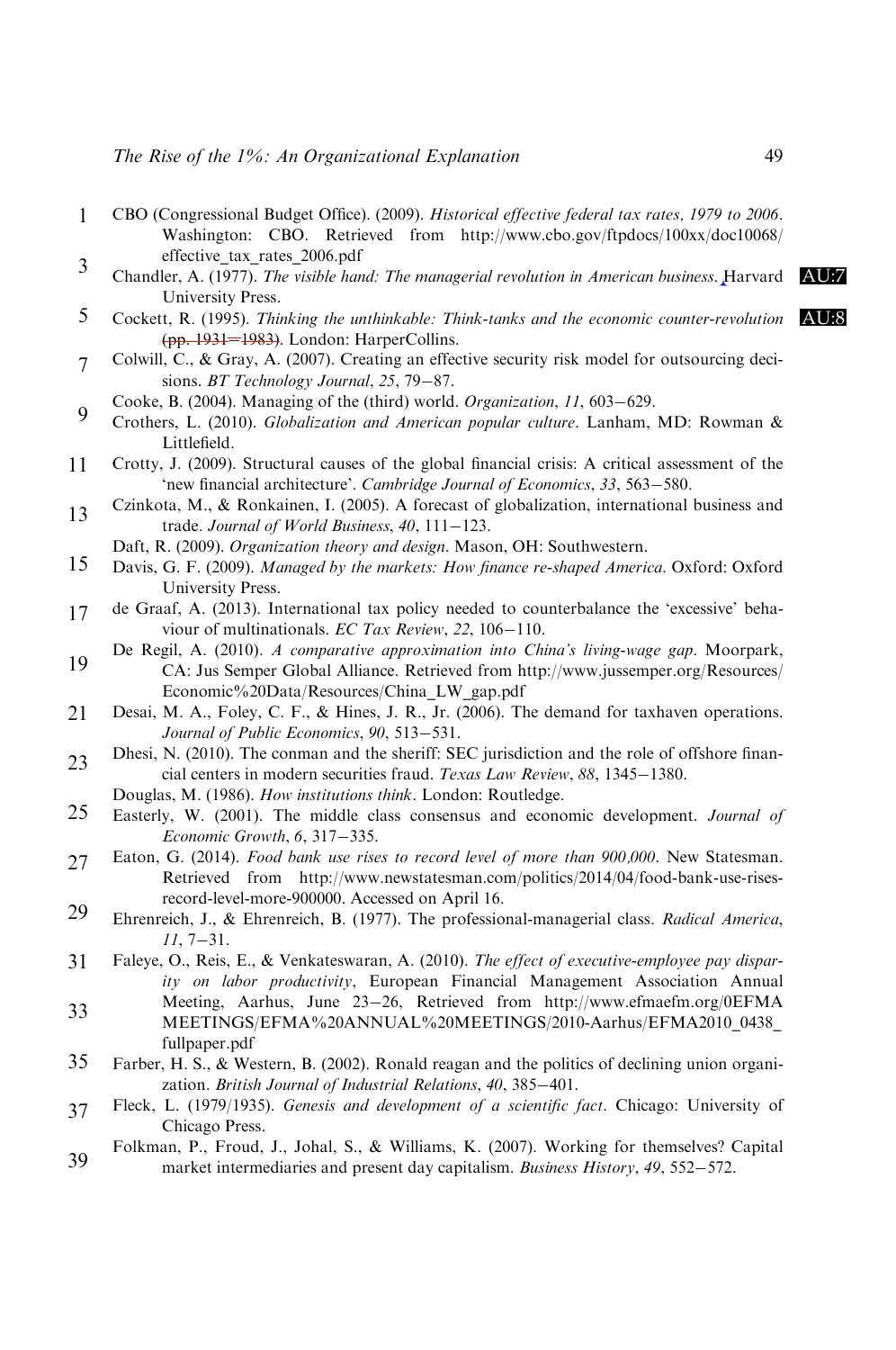#### 50 JONATHAN MURPHY AND HUGH WILLMOTT

- Frank, R. (2010). The winner takes all society. London: Random House. Friedman, M. (1997). Public schools: Make them private. *Education Economics*, 5, 341–345. 1
- Gabor, D. (2010). The IMF and its new economics of crisis. *Development and Change*, 41,  $805 - 830.$ 3
- Gamble, A. (2009). The spectre at the feast: Capitalist crisis and the politics of recession. London: Palgrave Macmillan. 5
- Gereffi, G. (2005). The new offshoring of jobs and global development. Geneva: ILO.
- Grinspun, R., & Kreklewich, R. (1994). Consolidating neoliberal reforms: "Free Trade" as a conditioning framework. Studies in Political Economy, 43, 33-61. 7
- Hatch, M. J., & Cunliffe, A. (2006). Organization theory: Modern, symbolic, and postmodern perspectives. Oxford: Oxford University Press. 9
- Hayek, F. (2001). The road to serfdom. London: Routledge.
- Hayes, R. M., & Schaefer, S. (2009). CEO pay and the lake wobegon effect. Journal of Financial Economics, 94, 280-290. 11
- Helleiner, E. (1996). States and the re-emergence of global finance: From bretton woods to the 1990s. Ithaca, NY: Cornell University Press. 13

Holloway, J. (1994). Global capital and the national state. Capital & Class, 18, 23=49.

- Hudson, M. (2010). The transition from industrial capitalism to a financialized bubble economy. Levy Institute Working Paper No. 627. University of Missouri-Kansas City. 15
- Humphrey, J., & Schmitz, H. (2001). Governance in global value chains. IDS Bulletin, 32(3),  $19=29$ . 17
- Hymer, S. (1970). The efficiency (contradictions) of MNCs. American Economic Review, 60,  $441 - 448.$ 19
- Jacobs, K., Kemeny, J., & Manzi, T. (2003). Privileged or exploited council tenants? The discursive change in conservative housing policy from 1972 to 1980. Policy  $\&$  Politics,  $31, 307 - 320.$ 21
- Kaplinsky, R. (1985). Electronics based automation technologies and the onset of systemofacture: Implications for third world industrialisation. World Development, 13,  $423 - 440.$ 23
- Kapur, D. (2000). Who gets to run the world? Foreign Policy, 121(November/December),  $44 - 50.$ 25
- Kraemer, K. L., Linden, G., & Dedrick, J. (2011). Capturing value in global networks: Apple's ipad and iphone. University of California Irvine Working Paper. Retrieved from http:// pcic.merage.uci.edu/papers/2011/Value\_iPad\_iPhone.pdf 27
- Krippner, G. R. (2005). The financialization of the American economy. Socio-Economic Review, 3, 173-208. 29
- Krueger, A. (1985). Importance of general policies to promote economic growth. World  $Economy, 8, 93-108.$ 31
- Krugman, P. (2011). "We are the  $99.9\%$ ". New York Times. Retrieved from http://www.nytimes.com/2011/11/25/opinion/we-are-the-99-9.html. Accessed on November 24. 33
- Larudee, M. (2009). Sources of polarization of income and wealth: Offshore financial centers. Review of Radical Political Economics, 41, 343-351. 35
- Lasswell, H. D. (1933). The psychology of hitlerism. The Political Quarterly,  $4$ , 373–384. 37
- Latimer, C., Collier, C., Shah, J., Burrows, K., Woodcraft, M., & Fitzpatrick, S. (2011). Creative subversions: A politics beyond representation in the UK. Qui Parle, 20,  $271 - 278.$ 39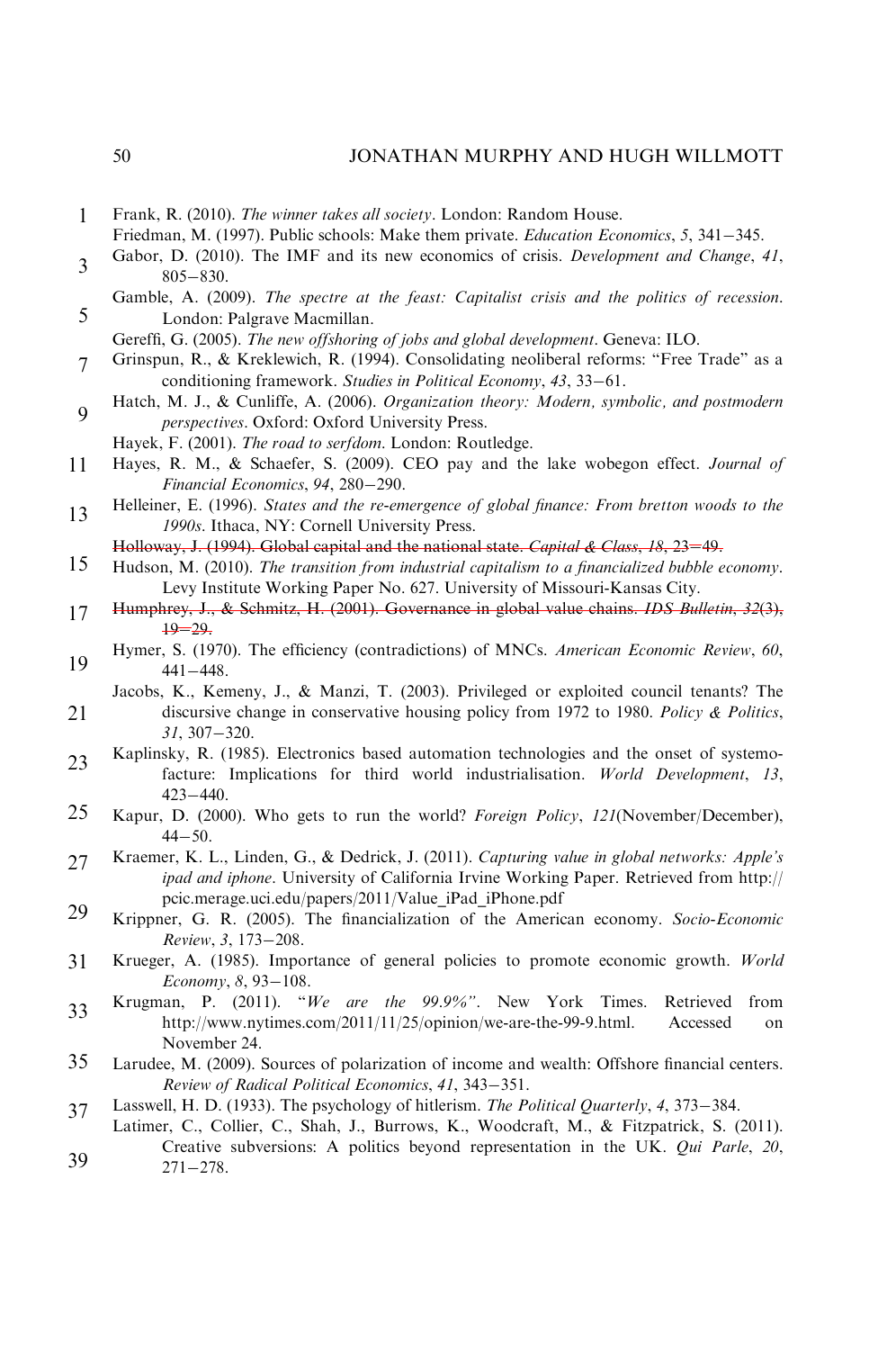- Leonard, M. (2014). Rage against the machine. New Statesman. Retrieved from http://www. newstatesman.com/politics/2014/06/rage-against-machine-rise-anti-politics-across-europe. Accessed on May 28. 1 3
- Lounsbury, M., & Hirsch, P. (Eds.). (2010). *Markets on trial*. Bradford: Emerald. **AU:9**
- Metrick, A., & Yasuda, A. (2010). The economics of private equity funds. Review of Financial Studies, 23, 2303-2341. 5
- Mintzberg, H. (1979). The structuring of organizations. New York, NY: Prentice-Hall.
- Miozzo, M., & Grimshaw, D. (2011). Capabilities of large services outsourcing firms: The "outsourcing plus staff transfer model" in EDS and IBM. Industrial and Corporate Change, 20, 909-940. 7
- Mirowski, P., & Plehwe, D. (Eds.). (2009). The road from mont pèlerin: The making of the neoliberal thought collective (pp. 238=279). Cambridge, MA: Harvard University Press. 9
- Mizruchi, M. (2013). The fracturing of the American corporate elite. Cambridge, MA: Harvard University Press. 11
- Monbiot, G. (2011). The 1% are the very best destroyers of wealth the world has ever seen. Guardian. Retrieved from http://www.guardian.co.uk/commentisfree/2011/nov/07/ one-per-cent-wealth-destroyers/. Accessed on November 7. 13
- Morgan, G. (2014). Financialization and the multinational corporation. *Transfer: European* Review of Labour and Research, 20, 183-197. 15
- Morgan, G., Froud, J., Quack, S., & Schneiberg, M. (2011). Capitalism in crisis: Organizational perspectives. Organization, 18, 147-152. 17
- Mosley, P., Harrigan, J., & Toye, J. F. J. (1995). Aid and power: The world bank and policybased lending (Vol. 1). London: Routledge. 19
- Murphy, J. (2008). The world bank and global managerialism. London: Routledge.
- Murphy, J. (2010). A toxic mix? Comparative efficiency and the privatization of sanitation services in India. Public Administration and Development,  $30$ ,  $124-135$ . 21
- Murphy, J., & Ackroyd, S. (2013). Transnational corporations, socio-economic change and recurrent crisis. Critical perspectives on international business, 9, 336-357. 23
- Nadeem, S. (2009). Macaulay's (cyber) children: The cultural politics of outsourcing in India. Cultural Sociology, 3,  $102-122$ . 25
- OECD (2011). Divided we stand: Why inequality keeps rising. Paris: OECD Publishing.
- Palan, R., Murphy, R., & Chavagneux, C. (2010). Tax havens: How globalization really works. Ithaca, NY: Cornell University Press. 27
- Perrow, C. (2010). The meltdown was not an accident. In M. Lounsbury & P. Hirsch (Eds.), **AU:10** Markets on trial: The Economic Sociology of the U.S. Financial Crisis: Part A (Vol. 30, pp. 309-330). Research in the Sociology of Organizations. Bingley, UK: Emerald Group Publishing Limited. 29 31
- Perry, E., & Francis, B. (2010). The social class gap for educational achievement. Retrieved from http://www.thersa.org/ data/assets/pdf file/0019/367003/RSA-Social-Justicepaper.pdf 33
- Phillips, K. (2006). American theocracy: The peril and politics of radical religion, oil, and borrowed money in the 21st century. London: Penguin. 35
- Phillips, K. (2008). Bad money, reckless finance. New York, NY: Viking.
- Phillips-Fein, K. (2009). Invisible hands: The businessmen's crusade against the new deal. New York, NY: Norton. 37
- Piketty, T. (2014). Capital in the twenty-first century. Cambridge, MA: Harvard University Press. 39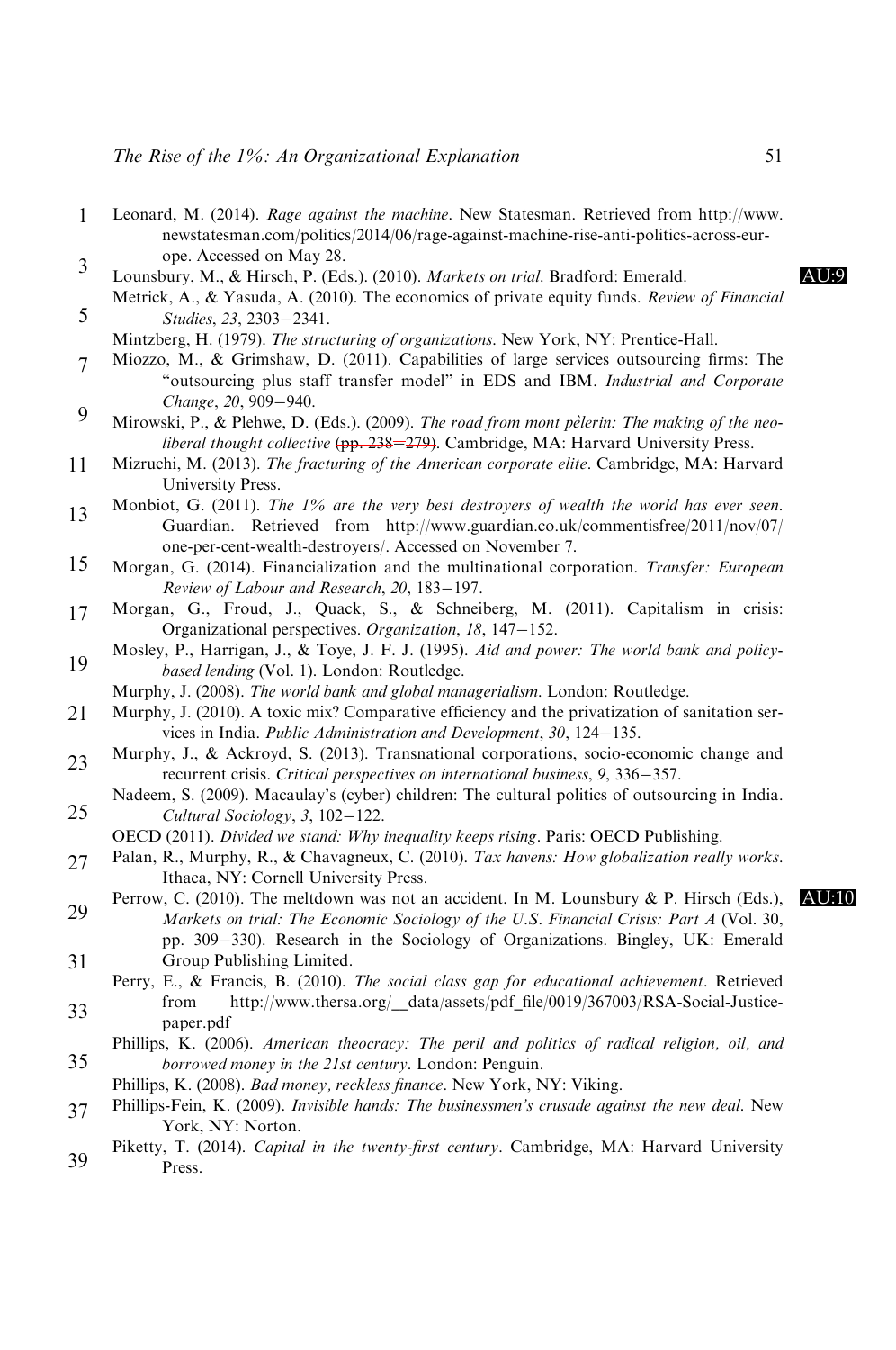- Plehwe, D. (2009). The origins of the neoliberal economic development discourse. In **M. Philip & D. Plehwe (Eds.), The road from mont peterin: The making of the neoliberal** thought collective (pp. 238–279). Cambridge, MA: Harvard University Press. 1 3
- Porter, M. E. (1985). Competitive advantage: Creating and sustaining superior performance. New York, NY: Free Press.
- Prechel, H. (2000). Big business and the state: Historical transitions and corporate transformations,  $1880s-1990s$ . Albany: SUNY Press. 5
- Prechel, H., & Harms, J. B. (2007). Politics and neoliberalism: Theory and ideology. Research in Political Sociology,  $16, 3-17$ . 7
- Preis, A. (1972). Labor's giant step: The first twenty years of the CIO: 1936-55. New York, NY: Pathfinder Press. 9
- Pun, N., & Smith, C. (2007). Putting transnational labour process in its place: The dormitory labour regime in post-socialist China. Work, Employment and Society, 21, 27-45. 11
- Richardson, R. (1993). Hayek on trade unions: Social philosopher or propagandist? Centre for Economic Performance Working Paper 178. London School of Economics and Political Science, London. 13
- Roach, S. (2004). How global labour arbitrage will shape the world economy. Global agenda, Magazine of the World Forum Economic Annual Meeting 2004. Retrieved from http:// ecocritique.free.fr/roachglo.pdf 15
- Rooduijn, M. (2014). Vox populismus: A populist radical right attitude among the public? Nations and Nationalism, 20, 80-92. 17
- Rooney, B. (2012). Europe's next recession risk: Germany. Fortune. Retrieved from http:// money.cnn.com/2012/05/02/markets/germany-recession/index.htm. Accessed on May 2. 19
- Roubini, N. (2008). The rising risk of a systemic financial meltdown: The twelve steps to financial disaster. RGE monitor. Retrieved from http://www.quartetfest.ca/documents/ 30239/12\_steps\_NR.pdf. Accessed on February 8. 21
- Rushe, D. (2011). Revealed: Huge increase in executive pay for America's top bosses. Guardian. Retrieved from http://www.guardian.co.uk/business/2011/dec/14/executive-pay-increaseamerica-ceos. Accessed on December 14. 23
- Salemi, C. (2011). Information and evidence pertinent to serious breach of the rome statute of the International Criminal Court (ICC) by political and state leadership of Greece. Retrieved from http://www.scribd.com/fullscreen/83515418 25 27
- Seabrooke, L., & Wigan, D. (2014). Global wealth chains in the international political economy. Review of International Political Economy, 21, 257-263.
- Sharman, J. C. (2006). Havens in a storm: The struggle for global tax regulation. Ithaca, NY: Cornell University Press. 29
- Sharman, J. C. (2011). The money laundry. Ithaca, NY: Cornell University Press. 31
- Sikka, P. (2010). Smoke and mirrors: Corporate social responsibility and tax avoidance.  $Accounting Forum, 34, 153-168.$ 33
- Sikka, P. (2012). Squeezing ordinary people's finances always leads to disaster. Guardian. Retrieved from http://www.guardian.co.uk/commentisfree/2012/apr/23/squeezingordinary-people-finances/. Accessed on April 23. 35
- Sikka, P., & Hampton, M. P. (2005). The role of accountancy firms in tax avoidance: Some evidence and issues. Accounting Forum, 29, 325–343. 37
- Sikka, P., & Willmott, H. (2010). The dark side of transfer pricing: Its role in tax avoidance and wealth retentiveness. Essex Business School Working Paper 2010/1. Retrieved from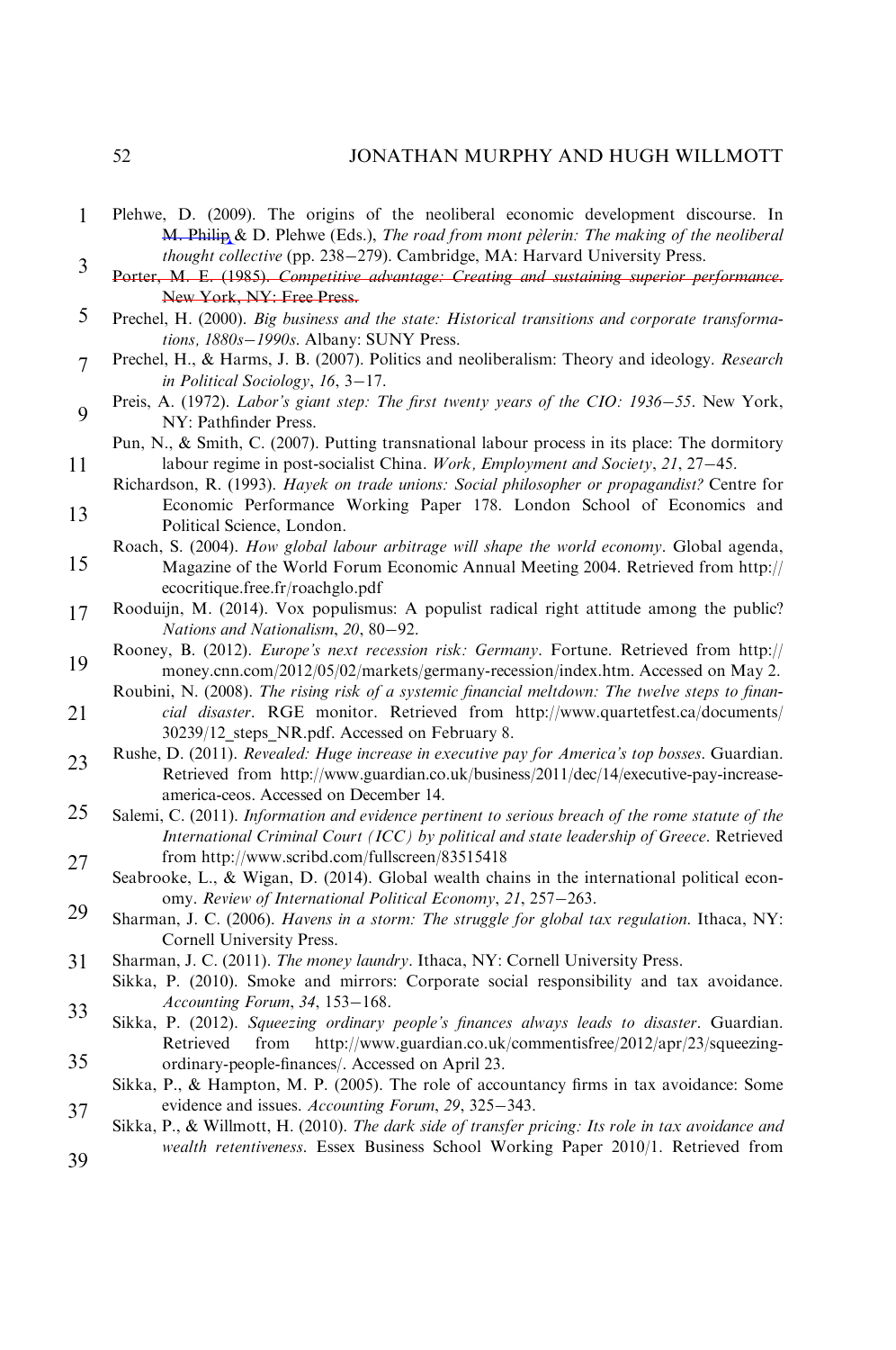| 1  | http://www.essex.ac.uk/ebs/research/working_papers/WP2010-1%20-%20PSikka%<br>20Transfer%20Pricing%20Paper.pdf                                                                                                                                                                             |
|----|-------------------------------------------------------------------------------------------------------------------------------------------------------------------------------------------------------------------------------------------------------------------------------------------|
| 3  | Singer, P. (2003). War, profits, and the vacuum of law: Privatized military firms and interna-<br>tional law. Columbia Journal of Transnational Law, 42, 521-549.                                                                                                                         |
| 5  | Smith, J. (2008). Offshoring, outsourcing & the 'Global Labour Arbitrage'. Paper presented to<br>IIPPE 2008 - Procida, Italy, 9-11 September.                                                                                                                                             |
|    | Smith, J. (2011). Imperialism and the law of value. Global discourse, 2. Retrieved from http://<br>globaldiscourse.files.wordpress.com/2011/05/john-smith.pdf                                                                                                                             |
| 7  | Sodha, S., & Margo, J. (2010). A generation of disengaged children is waiting in the wings<br>London: DEMOS.                                                                                                                                                                              |
| 9  | Soederberg, S. (2011). Cannibalistic capitalism: The paradoxes of neoliberal pension securitiza-<br>tion. Socialist Register, 2011, 224-241.                                                                                                                                              |
| 11 | Stiglitz, J. (2011). Of the 1% by the 1% for the 1%. Vanity Fair. Retrieved from<br>http://www.vanityfair.com/society/features/2011/05/top-one-percent-201105?currentPage=                                                                                                                |
| 13 | 1. Accessed on May.<br>Straw, W. (2010). Philip green is an odd choice for efficiency tsar. The Guardian. Retrieved<br>http://www.theguardian.com/commentisfree/2010/aug/13/philip-green-eficiency-                                                                                       |
| 15 | from<br>savings. Accessed on August 13.<br>TJN (Tax Justice Network). (2005). The price of offshore. Retrieved from http://www.taxjustice.                                                                                                                                                |
| 17 | net/cms/upload/pdf/Briefing_Paper_-_The_Price_of_Offshore_14_MAR_2005.pdf<br>Towers, B. (1989). Running the gauntlet: British trade unions under thatcher, 1979-1988.                                                                                                                     |
| 19 | Industrial and Labor Relations Review, 42, 163-188.<br>Tully, S., & Welsh, T. (1993). The modular corporation. Fortune, February 8, pp. 52–55.<br>Valdes, J. (1995). Pinochet's economists: The Chicago school in Chile. Cambridge: Cambridge                                             |
| 21 | University Press.<br>Van Horn, R. (2009). Reinventing monopoly and corporations: The roots of Chicago law and                                                                                                                                                                             |
| 23 | economics. In M. Philip & D. Plehwe (Eds.), The road from mont pelerin: The making of<br>the neoliberal thought collective (pp. 204-237). Cambridge: Harvard University Press.                                                                                                            |
| 25 | Van Horn, R. (2011). Chicago's shifting position on concentrations of business power. Seattle<br>University Law Review, 34, 1527-1544.                                                                                                                                                    |
| 27 | Veldman, J. (2011). Governance Inc Business Ethics: A European Review, 20, 292-303.<br>Willmott, H. (2010). Creating 'value' beyond the point of production: Branding, financializa-<br>tion and market capitalization. Organization, 17, 517-542.                                        |
| 29 | Willmott, H. (2011). Making sense of the financial meltdown. <i>Organization</i> , 18, 239–260.<br>Wolff, E. N. (2010). Recent trends in household wealth in the United States: Rising debt and the<br>middle-class squeeze - an update to 2007. Levy Economics Institute of Bard College |
| 31 | Working Paper No. 589. Retrieved from http://www.levyinstitute.org/pubs/wp_589.pdf<br>Wolff, R. D. (2011). From economic to social crisis: Deficits, debt, and a little class history.                                                                                                    |
| 33 | Monthly Review. July 22. Retrieved from http://mrzine.monthlyreview.org/2011/<br>wolff220711.html                                                                                                                                                                                         |
| 35 | Xing, Y., & Detert, N. (2011). How the iPhone widens the United States trade deficit with the<br>people's republic of China. Asian Development Bank Institute Working Paper Series<br>No. 257, Retrieved from http://www.adbi.org/files/2010.12.14.wp257.iphone.widens.us.                |
| 37 | trade.deficit.prc.pdf<br>Young, R. (1990). Scientism in the history of management theory. Science as Culture, 1(8),                                                                                                                                                                       |
| 39 | $118 - 143.$                                                                                                                                                                                                                                                                              |